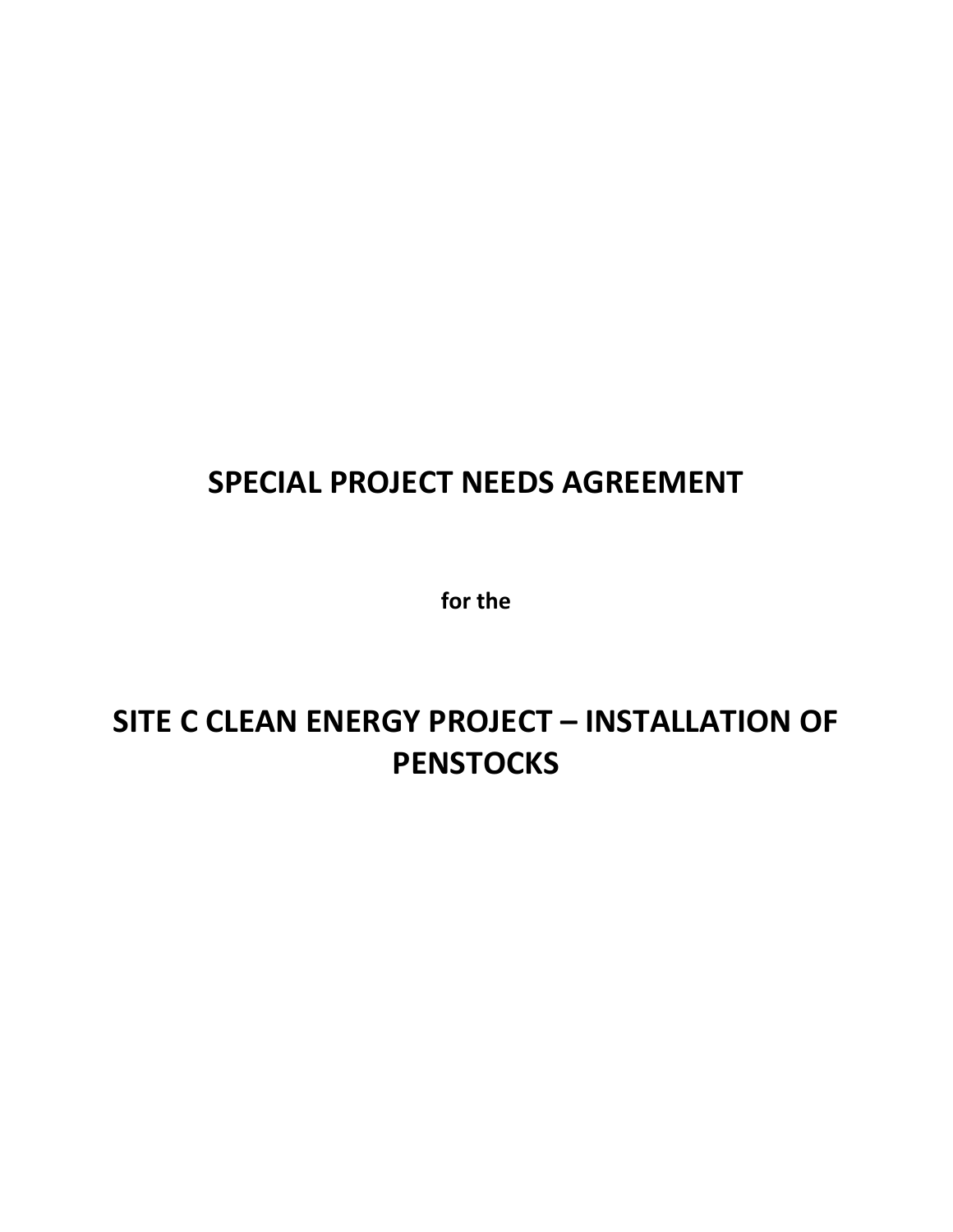## **SPECIAL PROJECT NEEDS AGREEMENT**

**ENTERED INTO THIS \_\_\_\_ DAY OF January, 2019**

BY AND BETWEEN:

## **Construction Labour Relations Association of BC ("CLR") On behalf of:**

**Groupe LAR Inc**

**(the "Employer")**

- and -

## **International Brotherhood of Boilermakers, Iron Ship Builders, Blacksmiths, Forgers, and Helpers Lodge 359**

**(the "Union")**

## **(together the "Parties")**

**WHEREAS** BC Hydro (the "Owner") is building the Site C Clean Energy Project located on the Peace River;

**AND WHEREAS** the Employer has secured a contract for the Installation of Penstocks at the Site C Clean Energy Project;

**AND WHEREAS** the Union is a key stakeholder in the overall success of the Project and, further, that the Union, with its strong and reliable international affiliation, can offer critical support in ensuring uninterrupted supply of quality trades people for the duration of the Project;

**AND WHEREAS** the success of the Project will be facilitated by providing a forum through which the Parties may address issues of mutual concern;

**AND WHEREAS** the success of the Project will be better ensured through an agreement that benefits both Parties in terms of enhancing ongoing communications and working relationships;

**AND WHEREAS** it is the express intention of the Parties that the execution of this Agreement in no way detracts from nor adds to the bargaining authority of the Employer or the Union, nor does it in any way act as a surrender of any bargaining authority that any such group may hold;

**NOW THEREFORE IT IS AGREED** by the Parties that the following terms and conditions of employment shall apply to the Penstock Installation Project.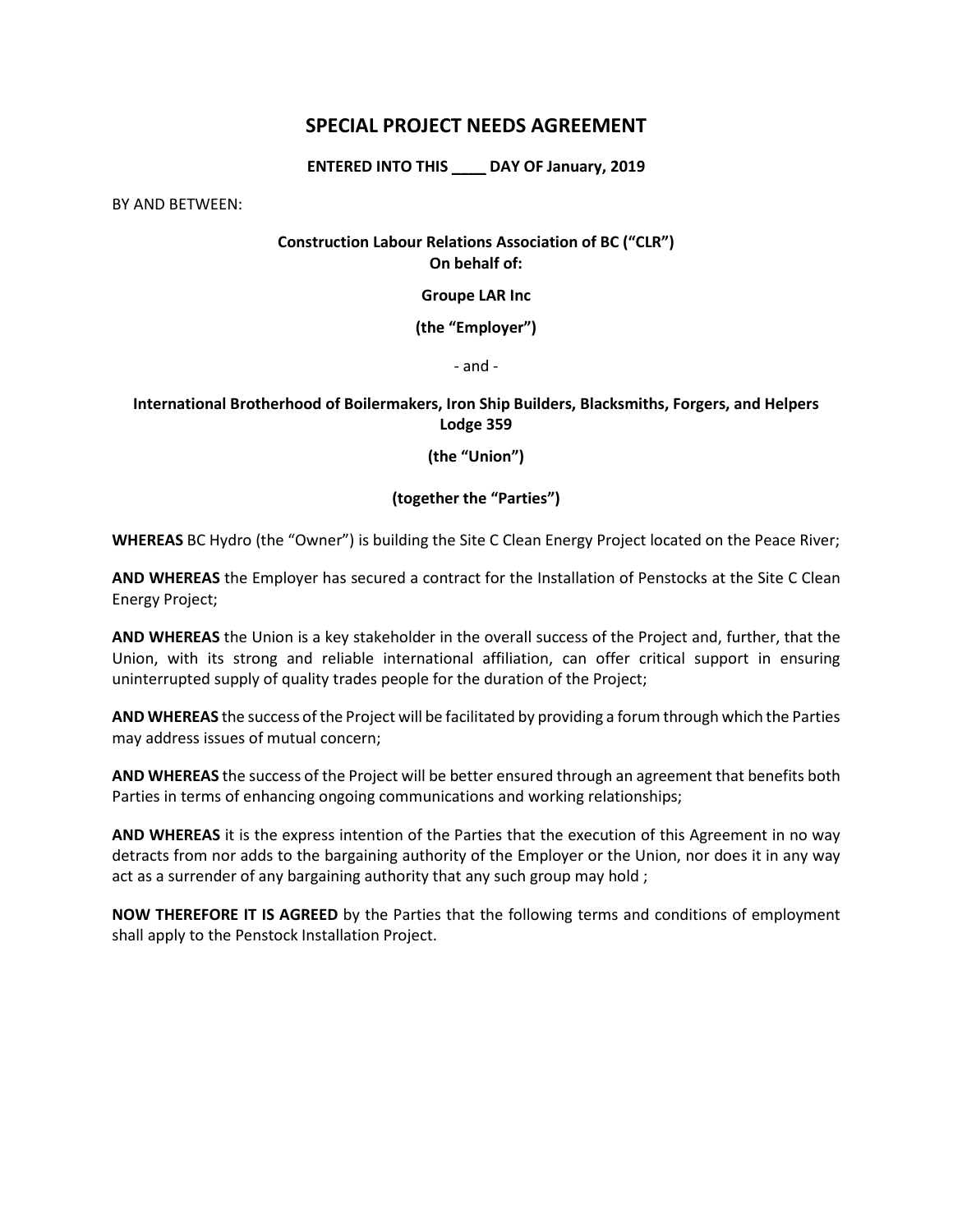## **A. BASIC AGREEMENTS**

## **1.00 Scope and Definitions**

In this Agreement, the following terms shall be defined as set out below whether used in the singular or plural forms:

- (a) "Agreement" means this Special Project Needs Agreement operating for the duration of the Penstock Installation Project both as an addendum to the Standard Provincial Agreement and, in the event of a labour dispute affecting the agreement, operating as an independent and ongoing Voluntary Recognition Agreement confined to the Project.
- (b) "Camp Rules and Regulations" means the policies, rules and regulations established from time to time by the Owner and/or the Employer that apply to all residents of camp or accommodation facilities provided for Employees who are not Local Residents.
- (c) "Capital Works" means the general construction work of installation of penstocks in respect to the Penstock Installation Project carried out on behalf of the Owner on the Work Site.
- (d) "CLR" means the Construction Labour Relations Association of British Columbia.
- (e) "Contractor" means the Employer and/or their sub-contractors working under the Collective Agreement with the Union for the performance of Capital Works on the Penstock Installation Project.
- (f) "Employee" means a person engaged on the Penstock Installation Project by the Employer in accordance with the terms of this Agreement.
- (g) "Employer" means any Contractor directly employing members of a Union in accordance with this Agreement.
- (h) "First Nations" meanslocal Aboriginal groups including, but not limited to, Blueberry River First Nations, Doig River First Nation, Fort Nelson First Nation, Halfway River First Nation, McLeod Lake Indian Band, Prophet River First Nation, Saulteau First Nations and West Moberly First Nations.
- (i) "JAPlan" means the Jurisdictional Assignment Plan of the British Columbia Construction Industry and any amendments thereto.
- (j) "Northeast Region" includes the cities of Fort Saint John and Dawson Creek, British Columbia, as well as smaller communities located on the highways connecting those cities.
- (k) "Local Resident" means an Employee who is resident within the Northeast Region.
- (l) "Owner" means BC Hydro.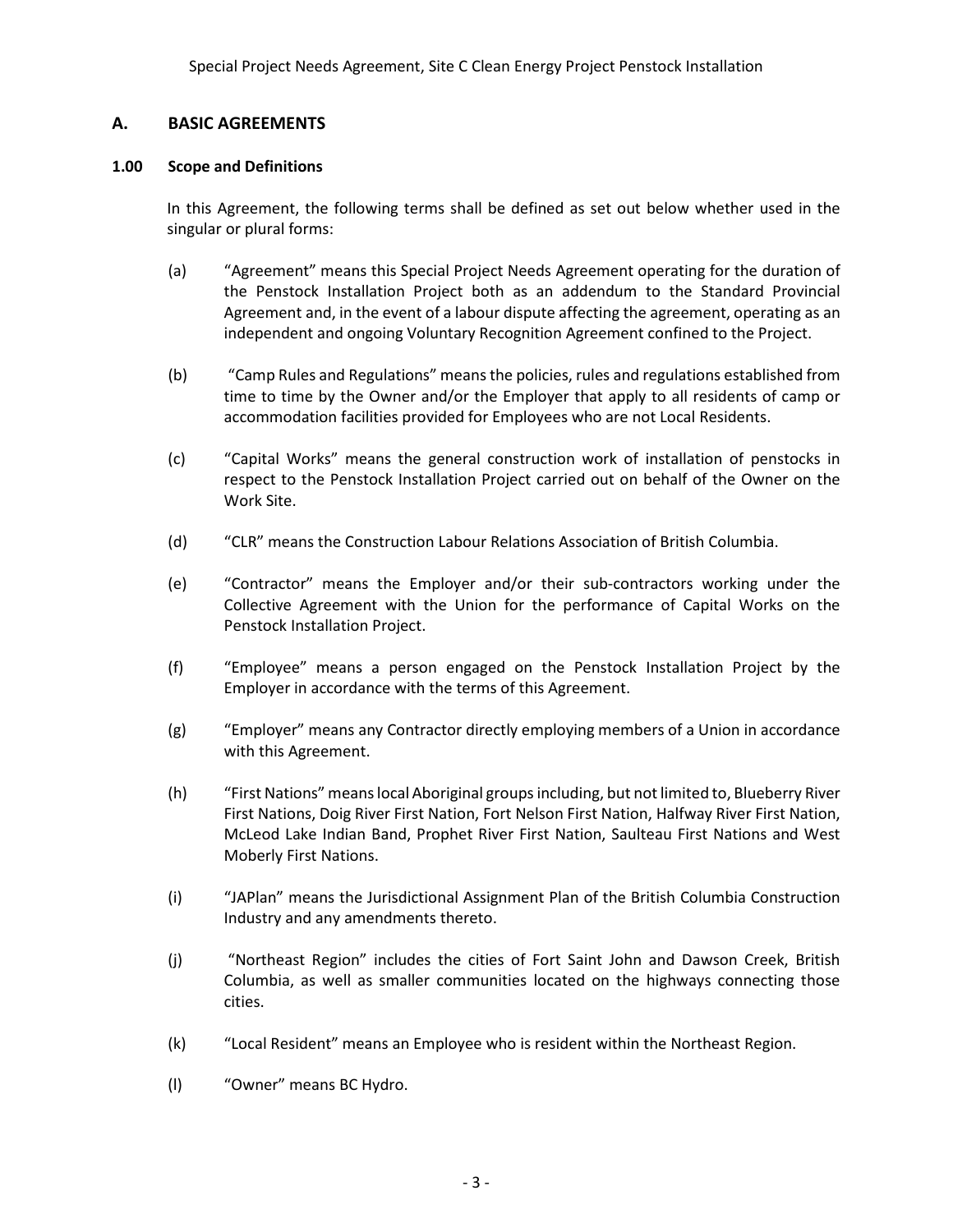- (m) "Parties" means the Employer and the Union.
- (n) "Project Site" means the portion of the Work Site where the Employer is actively working on the Penstock Installation Project.
- (o) "Standard Provincial Agreement" means the Boilermaker Lodge 359 Standard Agreement between CLR and the Union.
- (p) "Penstock Installation Project" means the installation of the Penstocks at BC Hydro's Site C Clean Energy Project which includes all offloading, handling, hydrostatic testing, rigging, fitting and welding of all penstocks attachments and components with the exception of the installation of the saddle and post if that work is not performed by the Employer. If the work is performed by the Employer, they will hire 2 employees not covered by this Agreement to work in a composite team with Employees and perform drilling, anchoring and concrete work.
- (q) "Voluntary Recognition Agreement" means this Agreement and/or Agreement-Based Letters of Understanding provided for under this Agreement, that are deemed to come into effect pursuant to Article 3.00 and replace the Standard Provincial Agreement in the event of a labour dispute interrupting the application of a Standard Provincial Agreement.
- (r) "Work Site" means the Site C Clean Energy Project Work Site excluding the camp.
- 1.01 The Standard Provincial Agreementshall govern the relationship of the Parties with respect to the Penstock Installation Project, except as modified by this Agreement.
	- (a) This Agreement shall govern and displace the terms and conditions of the Standard Provincial Agreement wherever and to the extent that there are inconsistencies between them.
	- (b) This Agreement shall only apply to Contractors that undertake the performance of the Capital Works described herein.
- 1.02 This Agreement is limited to Capital Works undertaken as part of the Penstock Installation Project. This Agreement does not apply to work which is not "general construction" work (which is work not normally performed in British Columbia pursuant to a Standard Provincial Agreement). The Capital Works begin with the installation of penstocks and conclude when the Owner has assumed possession of such work or component portion. Further, the Parties specifically agree this Agreement does not apply to the fabrication of the Penstocks performed in shop in the City of Fort Saint John.
- 1.03 This Agreement and any Agreement-Based LOUs shall be deemed to be attached to and form part of the Standard Provincial Agreement for the duration of the Penstock Installation Project.
- 1.04 The Parties agree that this Agreement is final and binding for the duration of the Penstock Installation Project and is only subject to amendment pursuant to Article 1.05.
- 1.05 The Parties may, from time to time, amend this Agreement by mutual written consent.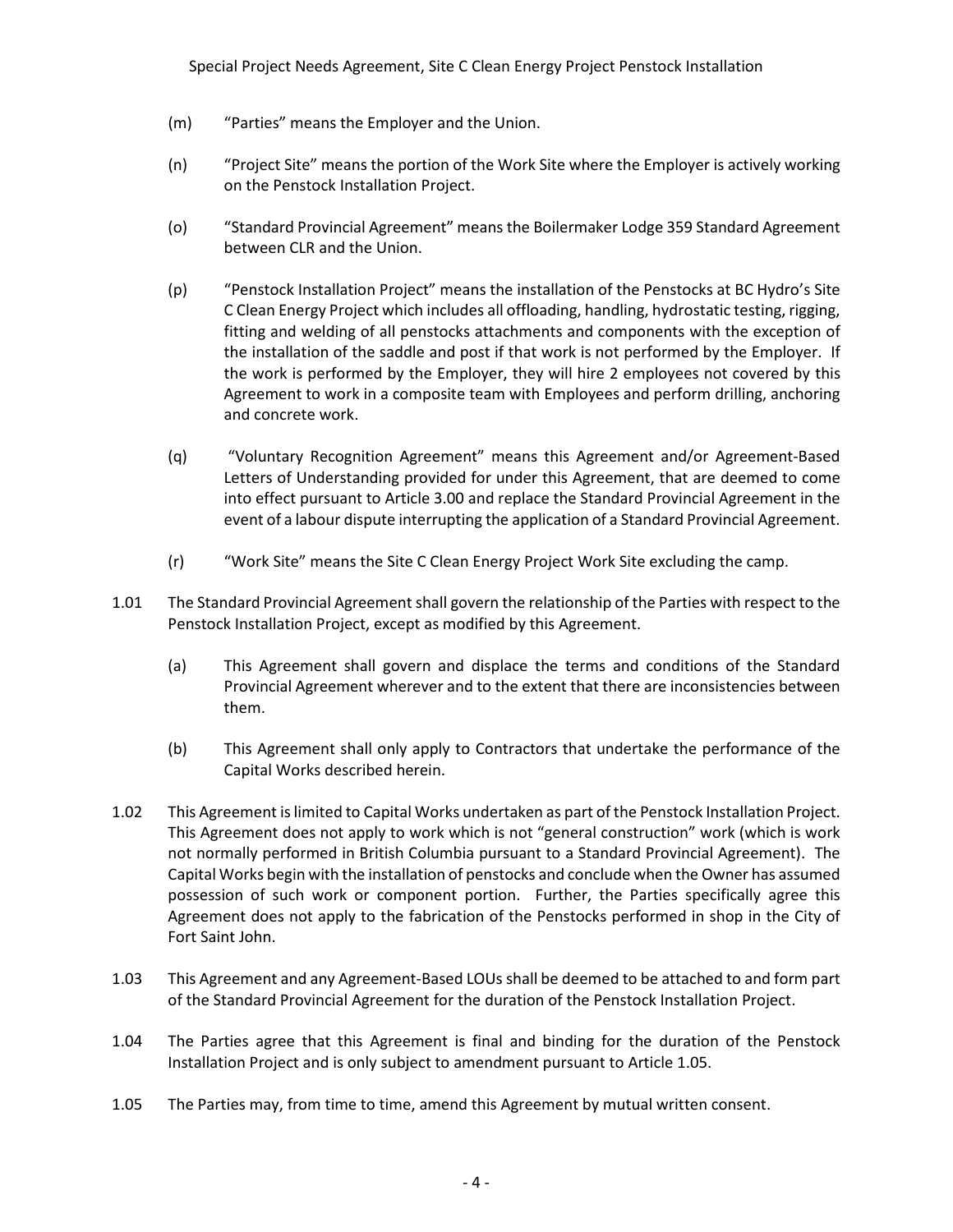## **2.00 Purposes**

The Parties to this Agreement recognize and understand the specific labour relations needs of the Penstock Installation Project and, accordingly, have entered into this Agreement for the purpose of ensuring those needs are met. The Parties understand that the special and peculiar needs of the Penstock Installation Project include:

- (a) The need to ensure that construction of the Site C Clean Energy Project shall proceed safely, efficiently, economically, and without interruption;
- (b) The need to increase the level of safety in the construction industry and during this Penstock Installation Project.
- (c) The need to recognize that the socio-economic commitments of this Penstock Installation Project are to:
	- (i) carry out construction in a way that enhances the positive socio-economic effects and reduces the negative effects, while maintaining economics and the ability to execute the Penstock Installation Project;
	- (ii) provide direct and indirect opportunities to First Nations, the people of the Northeast Region, British Columbians, and other Canadians; and,
	- (iii) ensure that individuals, communities and businesses in the region have full and fair opportunity to participate in the benefits of the Project.
- (d) The need to ensure that all Employees understand and respect the unique culture of those peoples who reside in Northern British Columbia and, particularly, the Northeast Region;
- (e) The need to ensure that all Penstock Installation Project participants respect the rights and preferences of local communities;
- (f) The need to enhance the early participation on the Penstock Installation Project and the work experience of the qualified trades people and construction workers that are resident in the Northeast Region;
- (g) The need to recognize that the execution of the Penstock Installation Project will present unique and unusual challenges regarding the ability of the Parties to meet demands for the supply of skilled labour in a timely manner; and that the Parties must develop creative solutions and work cooperatively to meet these challenges;
- (h) The need to establish and maintain harmony between the negotiation and administration pursuant to this Agreement and the collective bargaining and Standard Provincial Agreement administration pursuant to bargaining authorizations in the balance of the construction industry in British Columbia;
- (i) The need to maintain harmonious relations between the Site C Clean Energy Project's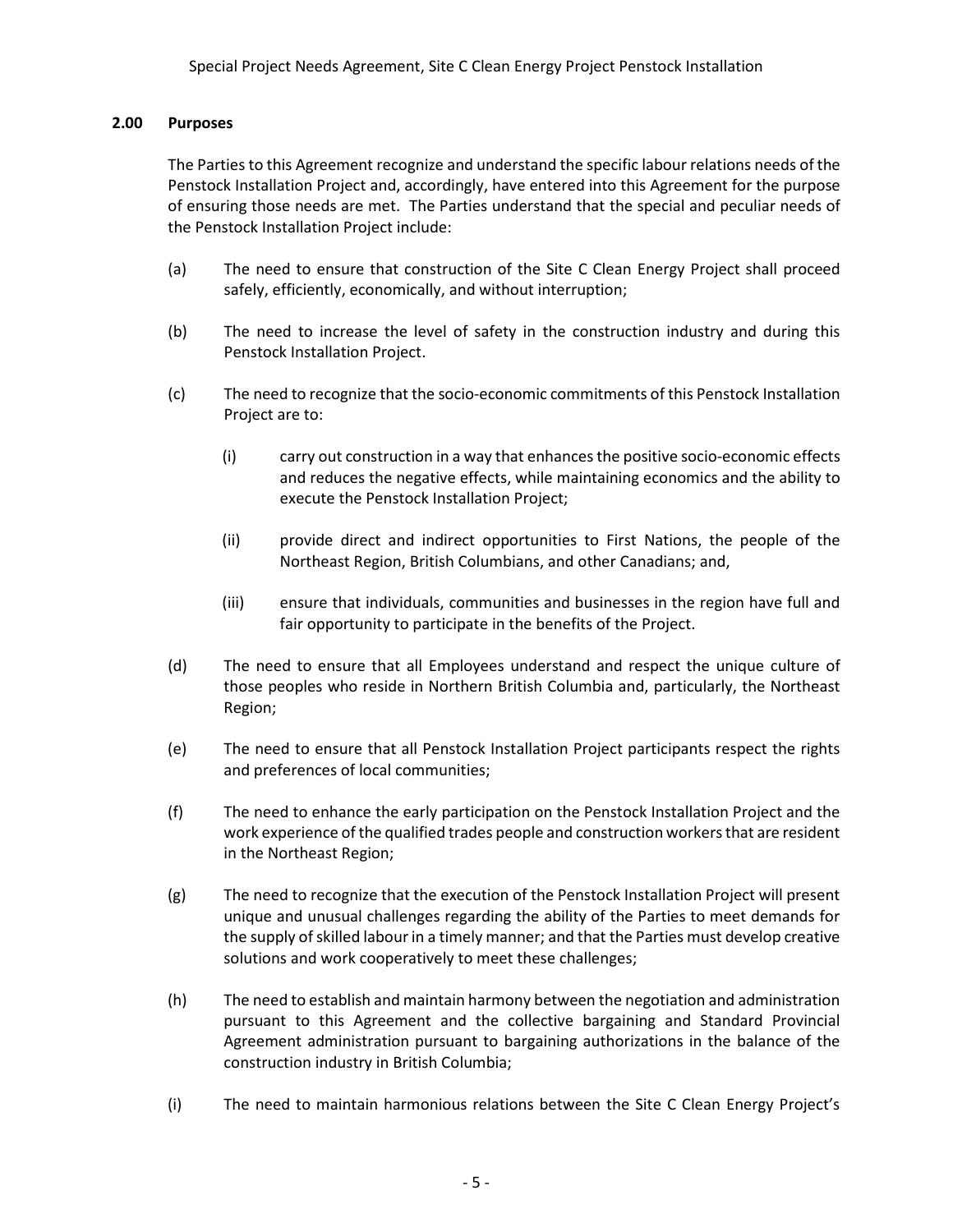construction workforces, other workforces in other construction and other activities on the Work Site, so that the effectiveness of all of the work forces is enhanced;

- (j) The need to foster work practices which will yield consistency across all trades, cost effectiveness and high quality results, and fair compensation for all participants for productive and quality workmanship;
- (k) The need to establish and preserve stability and harmony in the labour management relationships among the Parties and Employees engaged on the Penstock Installation Project, so that differences and problems are resolved expeditiously and so that inefficiencies, interruptions, and confrontations are prevented; and,
- (l) The need to ensure that the Penstock Installation Project will be unaffected by any disruptions (e.g. strikes) that may result from collective bargaining in the general, and specialty sectors of the construction industry, and the presence of non-union workers on the Work Site.

## **3.00 Relationship to Standard Provincial Agreements**

- 3.01 It is the overarching intention of the Parties that the work encompassed by this Agreement shall continue without abatement due to strike, lock-out, work slowdowns, or any other job action designed to or having the effect of interfering with or otherwise restricting the progress of construction of the Penstock Installation Project. Any such activities are strictly prohibited as set out in Article 5 below.
- 3.02 Notwithstanding Article 1.03, this Agreement, and any Agreement-Based Letter Of Understanding (LOU), shall continue in force through to the conclusion of the Penstock Installation Project and this Agreement and any Agreement-Based LOUs may continue after the expiry of the Standard Provincial Agreement and strikes related to the renegotiation of the Standard Provincial Agreement. Where the renewal, negotiation or re-negotiation of the Standard Provincial Agreement result in changes to wages, benefits or required employer contributions or Employee deductions, such wage, benefit, contribution, or deduction changes shall not be adopted herein. Refer to Article 10.00 for details.
- 3.03 The Parties to this Agreement and the parties to any Agreement-Based LOUs agree that, in the event of a strike or lockout in respect of the Standard Provincial Agreement, the terms of this Agreement and any Agreement-Based LOUs will, automatically and without interruption, transform into a stand-alone voluntary recognition agreement whereby the Agreement and Agreement-Based LOUs will each incorporate the provisions of the Standard Provincial Agreement in existence immediately prior to the strike or lockout ("Voluntary Recognition Agreement"), save and except for any provisions of the Standard Provincial Agreement inconsistent with the terms of this Agreement or an Agreement-Based LOU.
- 3.04 The Parties to this Agreement and the parties to any Agreement-Based LOUs agree that the operation of Article 3.03 will create stand-alone voluntary recognition bargaining relationships that exist completely independent of, and separate and apart from, the bargaining relationships underlying the Standard Provincial Agreement until such time as the renewal of the Standard Provincial Agreement or the completion of the Penstock Installation Project, whichever comes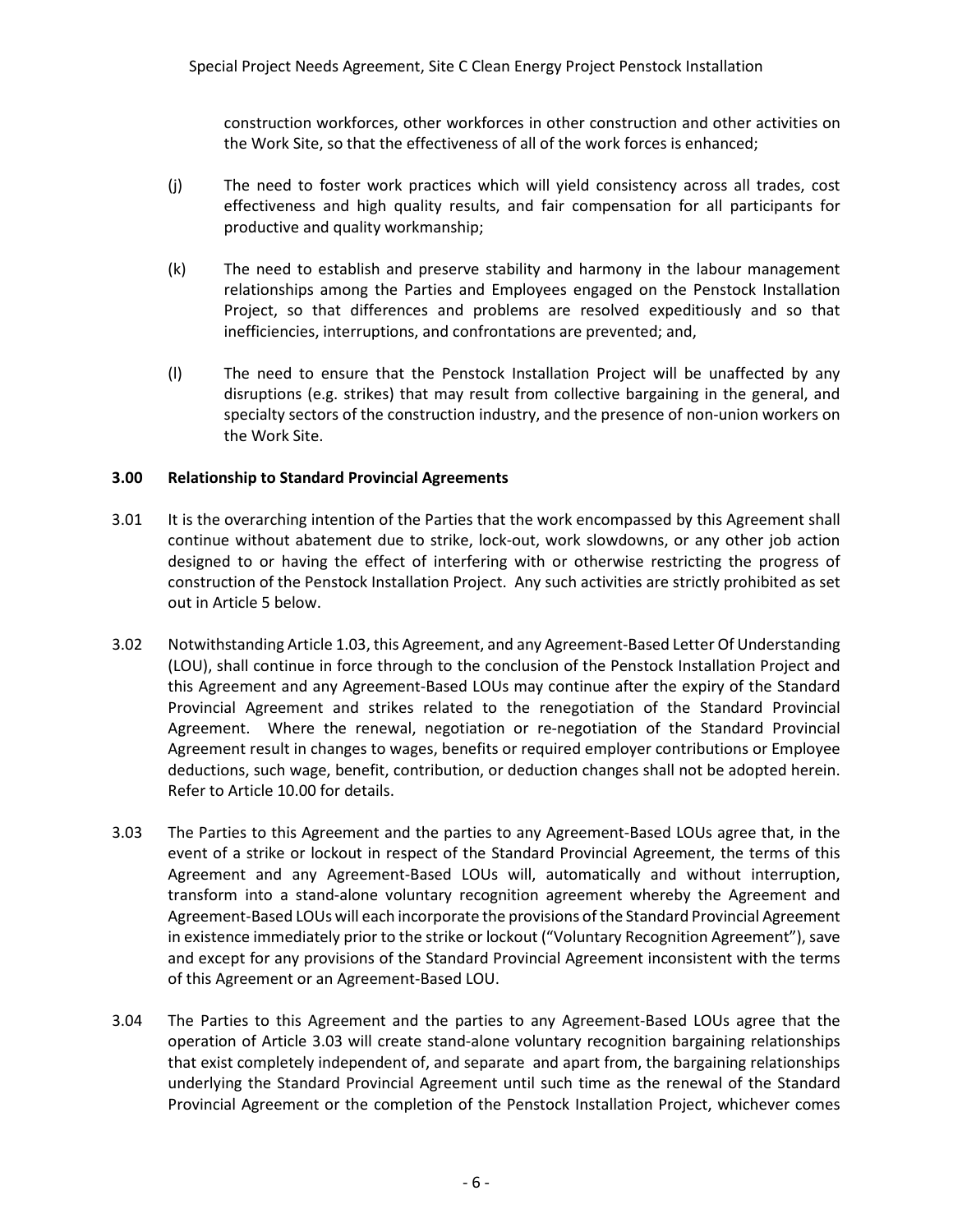## Special Project Needs Agreement, Site C Clean Energy Project Penstock Installation

first, at which time they shall cease to have any, continuing, independent effect.

- 3.05 (a) Neither the Union, nor anyone acting on behalf of the Union, will bring an application of any kind, in any forum, seeking an order that could involve the work of the Penstock Installation Project, or Employees employed on the Penstock Installation Project under a Voluntary Recognition Agreement, in any bargaining dispute relating to the Standard Provincial Agreement.
	- (b) Without limiting the generality of the foregoing, neither the Union, nor anyone acting on behalf of the Union, shall bring an application under sections 35 (successorship), 38 (common employer), 65 (picketing), or 68 (replacement workers) of the *Labour Relations Code* seeking any order that would involve the work of the Penstock Installation Project, or Employees employed on the Penstock Installation Project under a Voluntary Recognition Agreement, in any bargaining dispute relating to the Standard Provincial Agreement.
	- (c) It is agreed that filing of any such application will constitute improper conduct for purposes of justifying a refusal of the order sought pursuant to section 133 of the *Labour Relations Code.*
- 3.07 If, during the term of this Agreement, the Union entersinto a competing project agreement which contains provisions which make attracting and retaining employees to the Penstock Installation Project more difficult then, at the election of the Employer, those more advantageous provisions shall replace the comparable provisions under this Agreement. The determination as to whether or not provisions are more advantageous to the Employer is vested exclusively in the Employer.

## **4.00 Site Stability**

- 4.01 The Parties acknowledge this Agreement is designed to achieve labour relations stability on the Work Site. It is a violation of this Agreement for any of the Parties to do anything to harm, delay, or otherwise impede construction of the Site C Clean Energy Project including a failure to adequately understand and follow safety rules and procedures applicable to the Work Site. Any individual acting in violation of this Article may be subject to immediate removal from the Work Site if there is an emergent safety or emergency situation arising from such behaviour. Any removal from the Work Site is subject to the grievance procedure contained in this Agreement.
- 4.02 The Union agrees that Employees will not engage in any form of violence, harassment, intimidation, bullying, or any other disparaging or demeaning conduct directed by an Employee to another Employee for any reason including based on any union affiliation or lack of union affiliation, including any verbal or written communications, or gestures. The Employer will have a policy that prevents discrimination on the Penstock Installation Project on the basis of prohibited grounds as outlined in applicable human rights legislation and Workers Compensation Act of BC.
- 4.03 The Owner and/or Employer may establish uniform and consistent rules and policies including rules and policies with respect to accommodation, health and safety, security, workplace conduct and access for the Penstock Installation Project. All Employees and Union representatives attending at the Project Site will be required to undergo orientations and agree to such rules and policies as the Owner and/or Employer may reasonably establish from time to time.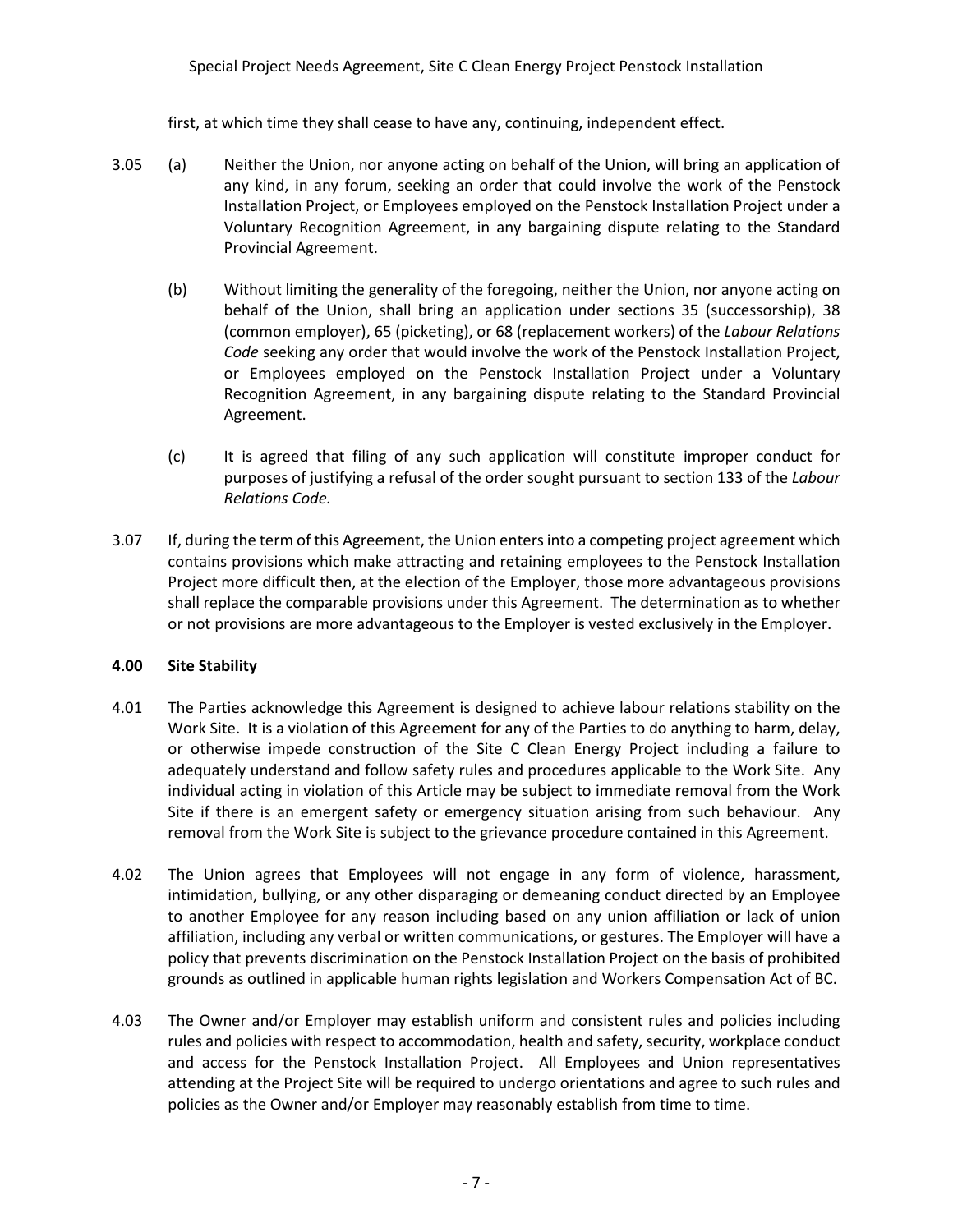## **5.00 Work Stoppages and Lockouts**

- 5.01 During the term of this Agreement, there shall be no strikes, lockouts, work stoppages, work slowdowns or other disruptive activity, for any reason, by any Party, Union, Employee, or Employer, which in any way interferes with or otherwise restricts the progress of construction of the Penstock Installation Project. In the event of any such disruptive activity, the Parties, Union and Employer all undertake to act immediately and instruct their members and/or Employees to cease the disruptive activity.
	- (a) For the purposes of this Agreement, it is understood that a suspension of work, shutdown or termination of any or all of the Penstock Installation Project ordered by the Owner or Contractor for any reason will not constitute a strike or a lockout of Employees.
- 5.02 Should a third party dispute be threatened or take place on property near or adjacent to the Penstock Installation Project, or on or near the access route to the Penstock Installation Project, the Contractor will consult with the Union regarding any common-site picketing issues and, if necessary, make a joint application to the Labour Relations Board seeking an order that will enable Penstock Installation Project Employees to report to work without crossing picket lines relating to the third party dispute.
- 5.03 The Parties agree that in the event of an actual or threatened lockout by any Employer or an actual or threatened strike, walkout, suspension of work, study session, slowdown or work stoppage of any kind on the part of any Union, any Employee or any group of Employees, complaints will be pursued through to resolution on an expedited basis.
- 5.04 The Parties agree that:
	- (a) a time and date for hearing the complaint may be set by the Labour Relations Board for the earliest possible hearing opportunity, and without consideration of the calendars of counsel or the parties;
	- (b) a complaint falling within the scope of this provision has the potential to cause irreparable harm and should, if at all possible, be resolved, whether by interim order or final decision, within 24 hours of filing of the complaint; and
	- (c) a complaint falling with the scope of this provision is a matter appropriate for hearing by means of telephone conference.

## **6.00 No Bargaining Relationship and No Organizing or Raiding**

6.01 It is agreed that no bargaining relationship is created with the Owner, the Employer, or any of their subsidiaries and affiliates or their successors, or any sub-contractor with the Union, by voluntary recognition or by action of law pursuant to the *Labour Relations Code*. Further it is agreed that at the conclusion of the Penstock Installation Project this agreement shall be of no force and effect on either Party and there shall be no continuing relationship between the Parties. However, in the event the Employer is successful in securing additional work located on the Work Site for the Site C Clean Energy Project which falls within the traditional jurisdiction of the Boilermaker the Employer will discuss that work and the potential extension of this or another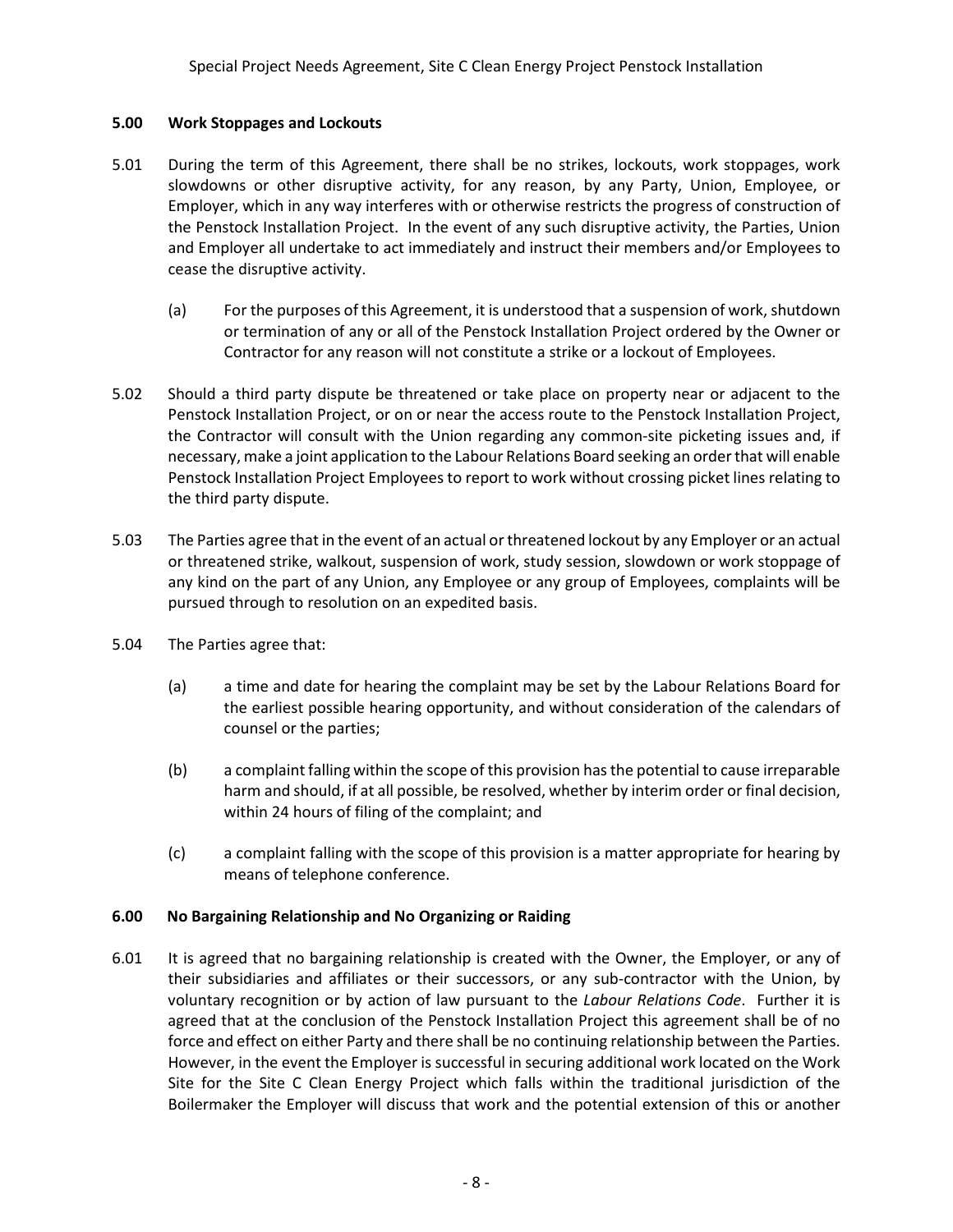project agreement to such work with the Union.

- 6.02 Similarly, where the Owner, Employer, or sub-contractors have participated in any way in the processes and administrative matters contemplated in this Agreement, it is only for the purposes of this Agreement and the enhancement of the Penstock Installation Project and in no way can be construed to be creating a bargaining relationship, extending a voluntary recognition or taking actions which, by action of law, would bind the Owner, Employer, or sub-contractors to any collective agreement with any union or organization of unions.
- 6.03 Where the Owner or Employer is mentioned in this document, the terms shall be taken to mean the person or persons designated by the Owner or Employer, if any, in respect to participation in the administration of portions of this Agreement, wherever that context is appropriate.
- 6.04 (a) The Union, and any person acting on behalf of the Union, will not initiate, pursue or endorse any activity for the purpose of recruitment or representation of employees, contractors or consultants represented by other trade unions, including changes in representation or raids, with respect to any employee, contractor or consultant working on the Project.
	- (b) Without limiting the generality of the foregoing, there will be no union organizing on the Work Site during any working hours and no disruption of or interference with the other parts of the Work Site as a result of exercising any rights under the Labour Relations Code. In the event of any organizing drive or other actions occurring as a result of a Union exercising its' rights under the Labour Relations Code, the Parties will ensure there is no interference with any work on the Work Site.

## **7.00 Jurisdiction Disputes - Jurisdictional Assignment Plan ("JAPlan") of the BC Construction Industry**

- 7.01 There shall be a pre-job conference and mark-up in respect of work to be assigned by the Employer.
- 7.02 It is the responsibility of the Employer to notify the Unions of all work assignments that come within the scope of the Agreement.
- 7.03 The processes and considerations to be followed by the Employer working under this Agreement in the assignment of work on the Penstock Installation Project shall be in accordance with the JAPlan in British Columbia.
- 7.04 A jurisdictional dispute is a difference between the Employer and one or more Unions, or between two or more Unions, respecting the assignment of work.
- 7.05 All jurisdictional disputes shall be resolved in accordance with the JAPlan.
- 7.06 The Employers, the Unions and the Employees shall comply with the decision and awards of the Umpire of Work Assignment as defined and established pursuant to the JAPlan.
- 7.07 Jurisdictional assignments/disputes shall not, at any time, cause a strike, walkout, suspension of work, study session, slowdown, refusal to perform tasks, or a work stoppage of any kind on the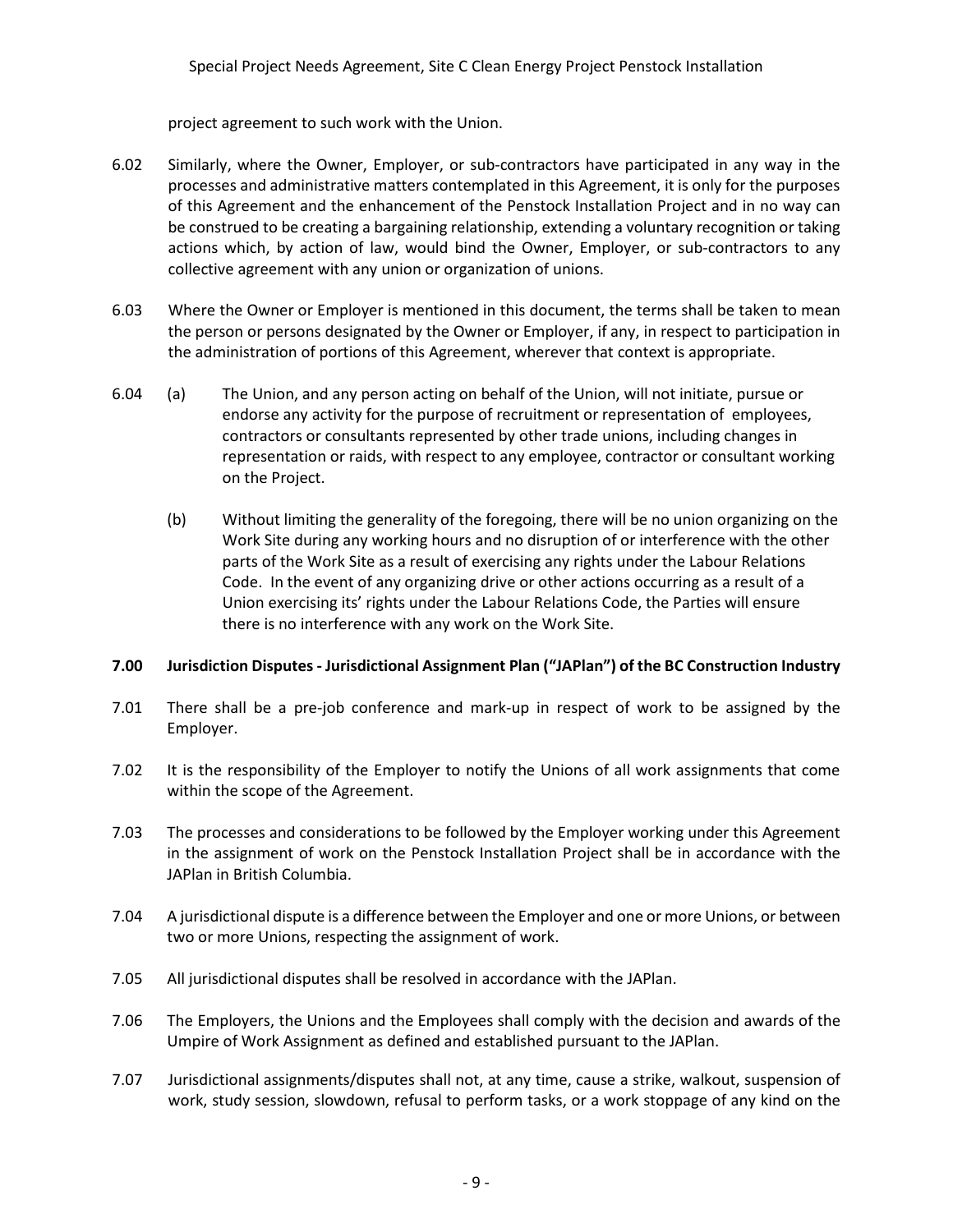part of any Union, any Employee or any group of Employees. In the event of a jurisdictional dispute, the assignment of work given by the Employer shall be followed until the jurisdictional dispute has been resolved in accordance with the JAPlan.

## **8.00 Expedited Grievance Process**

- 8.01 This procedure shall apply to all differences arising between the Employer and the Union relating to the discipline or dismissal of an Employee, or to the interpretation, application, operation or alleged violation of this Agreement, any Agreement-Based LOU, or any Standard Provincial Agreement as it relates to this Agreement, to an Agreement-Based LOU or to the Penstock Installation Project, including any question as to whether this procedure applies and whether a matter is arbitral.
	- (a) The Union or Employer may initiate a grievance.
	- (b) The parties will use their best efforts to settle the matter informally.
- 8.02 It is agreed that the spirit and intent of this Agreement is to resolve grievances promptly. All grievances must be initiated within ten (10) working days of occurrence of the alleged grievance or the date on which the person initiating the grievance ought to have known of the occurrence of the alleged grievance. It is understood the ten (10) working day timeframe shall not apply to differences concerning a failure to remit to Trust Funds set out in the Standard Provincial Agreement; such a failure to remit Trust Funds may be brought at any time up to six (6) months following the termination of this Agreement, or six (6) months after the final completion of the Employer's work on the Project Site whichever occurs first.

Time limits may be extended only by written mutual agreement of the parties. The arbitrator does not have the authority to extend the time limits herein.

- 8.03 By written mutual agreement of the parties, the processing of any grievance may begin at any stage in the grievance procedure, including submission to arbitration.
- 8.04 Stage I Discussion
	- (a) The Union representative and Employer's on-site Labour Relations Representative and/or superintendent shall first seek to settle the grievance by discussion.
	- (b) Resolutions reached under this process will not be used as evidence of past practice for purposes of interpretation.
	- (c) If the matter is not resolved by Stage I discussion, the particulars of the grievance must be reduced to writing by the advancing party and provided to the other party within five (5) working days of the discussion.

#### 8.05 Stage II

In order to effectively and efficiently deal with disputes that arise from the application, administration or operation of this Agreement the Parties agree to the following expedited and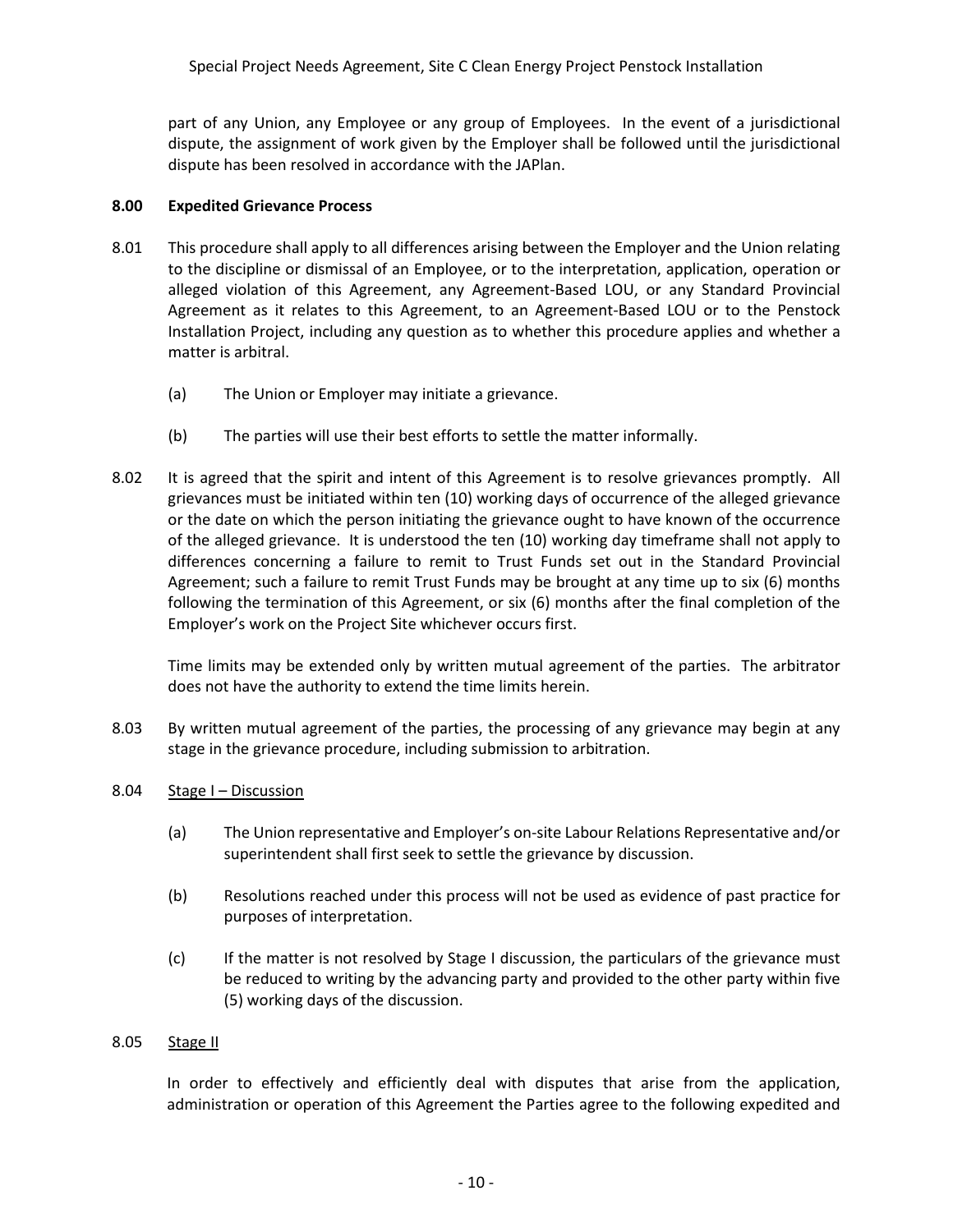internal mechanism to a final, binding and comprehensive method to resolve certain grievances by a panel established by the Parties the procedures of which are as follows:

- (a) A grievance must have been processed through Stage 1;
- (b) The grievance must be in regard to one of the following or the Union and Employer have agreed to process the dispute in this manner;
	- discipline or discharge,
	- harassment, on-site conduct, entitlements to camp or travel,
	- entitlements to travel pay or benefits,
	- improper lay-offs & third party dismissals,
	- local residency requirements,
	- drug and alcohol testing, and/or
	- such other issues as the Parties may add to the list;
- (c) The parties have exchanged all particulars respecting the matters in issue at least five (5) working days prior to the hearing which may include:
	- copies of all witness statements,
	- appropriate corporate records,
	- 'will say' statements from any witness not covered in (a) above,
	- any agreed to statements of facts or law,
	- copies of exhibits, and/or
	- any griever or employer submissions;
- (d) The Panel will be struck to hear such matters as follows:
	- The Employer and the Union shall each nominate 2 appointees to determine the dispute. Such persons shall have no direct personal interest in the dispute or have been personally involved in earlier attempts to settle the matter. No representative of the Union or Employer shall be appointed. The Panel shall forthwith agree to a date to hear the case; that date will be given to the Parties.
	- The Parties shall forthwith set a time and place for the hearing and give notice of such hearing to the parties to the dispute. The intent of the Parties to this Agreement is that disputes will be heard within 10 days of the referral to the Panel. It is agreed by the Parties that at proceedings of the Panel there will be no legal counsel used by either party to the dispute in the hearing.
	- The Panel shall determine its own procedure on the evidence before it and allow each party to the dispute to make its case. They shall have the power to relieve against technicality and irregularity. In their deliberations and in respects of their decisions, actions and hearings they shall have the same immunities, powers and privileges as an Arbitrator under the Labour Relations Code.
	- Once the Panel has conducted its hearing and received any and all materials and submissions from the Parties, it shall issue its award which shall be in writing and issued within 48 hours of the hearing. In the appropriate case the parties to the dispute may by mutual agreement extend the time for decision to a certain date.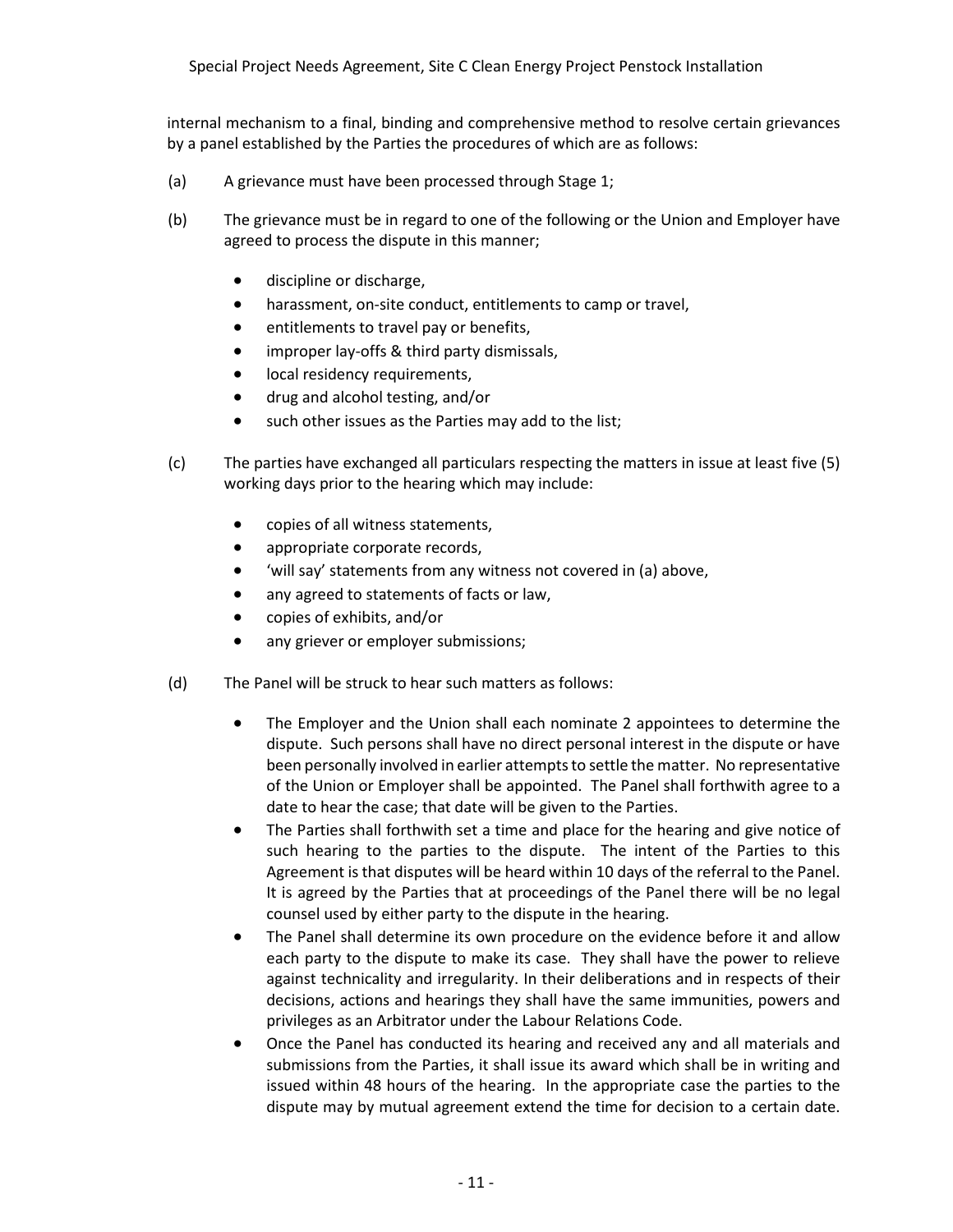The majority decision of the Panel shall be final and binding on the parties to the dispute. There shall be no appeal, judicial review or other action taken from the majority decision of the Panel. If the Panel is unable to reach a majority decision then the matter may be referred to Arbitration.

## 8.06 Stage III – Arbitration

- (a) Either party may, within ten (10) working days of the issuance of notice of an inability of the panel to reach a majority decision, provide the other with written notice of intent to submit the grievance to arbitration. For matters not processed through the Panel, matters relating to the failure to pay Trust Funds and other remittances and any other dispute not set out hereinbefore, any party or person who is entitled to file a grievance may commence proceedings or continue them to arbitration provided that those proceedings are timely and referred in writing as is provided for herein.
- (b) Unless the parties agree otherwise, the dispute shall be submitted to arbitration by a single arbitrator.
- (c) The parties shall refer the dispute to the Arbitrator next on the list of approved arbitrators. If for any reason the next arbitrator on the rota of arbitrators cannot hear the matter in a timely fashion the next person on the list shall assigned the dispute and so on until an arbitrator is empaneled. The Parties may add or delete Arbitrators at any time by mutual agreement.

The Arbitrators initially selected by the parties are:

- Vince Ready, John Kinzie, Stan Lanyon, Bob Pekeles, Mike Fleming and Mark Brown
- (d) The arbitrator shall be requested to hear the grievance and render an award as soon as possible. The parties will use their best efforts to ensure that the hearing is scheduled and carried out as expeditiously as possible. The Arbitrator shall have the power to peremptorily set a hearing date in the appropriate case where the timeliness of the case could impact the processing of the work on the Penstock Installation Project.
- (e) The arbitrator shall have any and all powers of an arbitrator specified under the *Labour Relations Code.* They shall render their decision in writing within 10 working days of conclusion of the hearing unless the parties to the dispute agree otherwise to extend the time for consideration of the matter.
- (f) Each party to the dispute shall bear its own costs of counsel and all hearing related costs. The reasonable fees and disbursements of the arbitrator shall be equally shared between the parties to the dispute.
- (g) An Arbitration Award on an issue shall be deemed to be conclusive of the issue between the same parties on the same or substantially the same facts, in order to prevent the same subject from being re-litigated and to avoid conflicting decisions for the Penstock Installation Project.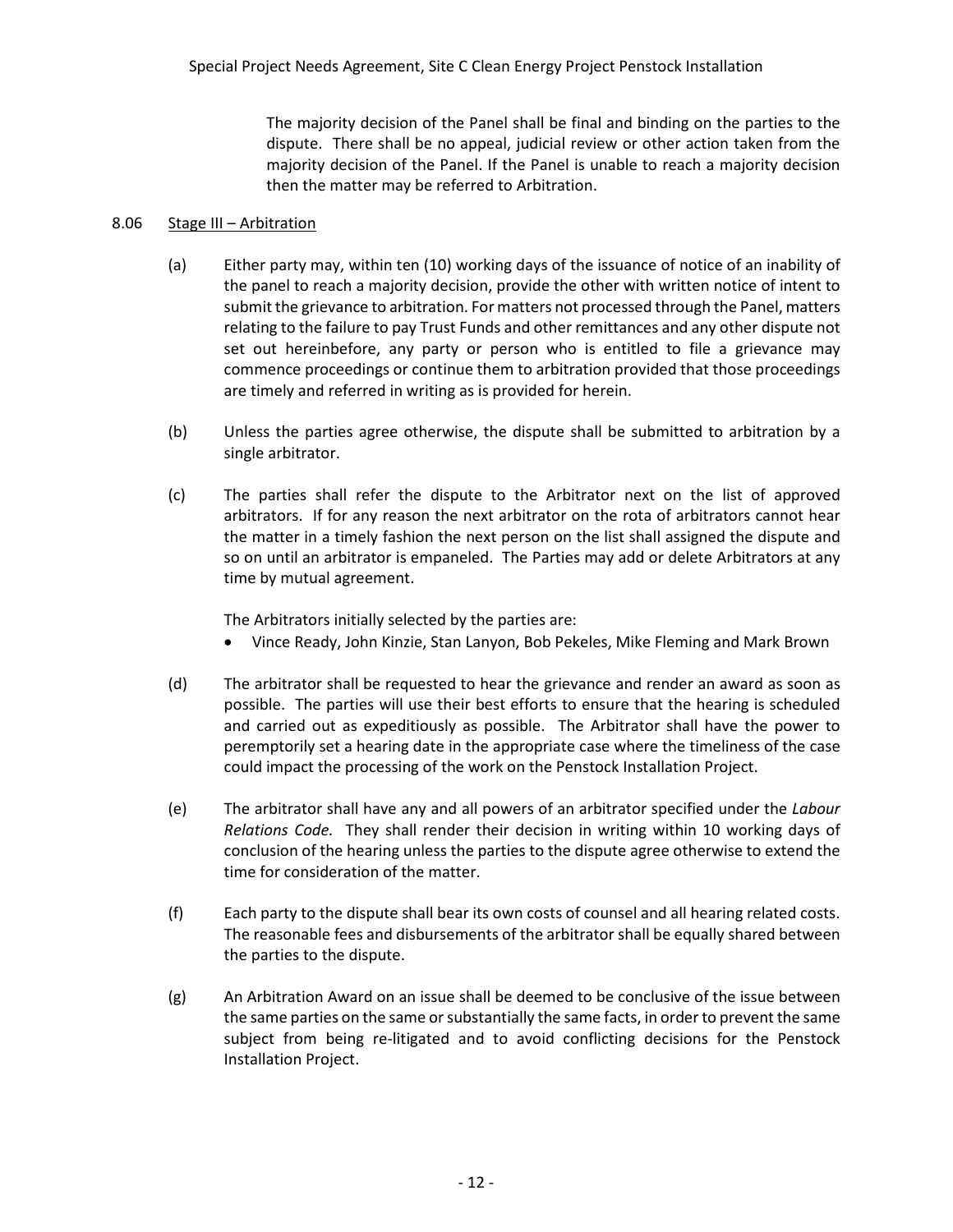## **B. HARMONY PROVISIONS**

The Parties agree that in order to achieve appropriate working relationships the following conditions shall apply. If any conflict exists between these conditions and the terms of the Standard Provincial Agreement, it is the terms of this Agreement that shall prevail:

## **9.00 Hours of Work and Scheduling**

- 9.01 The hours of work shall be as set out in the Standard Provincial Agreement with forty (40) hours being the regular work week. However, , the following hours of work and scheduling provisions shall apply:
	- (a) The following Articles are intended to identify regular hours of work, shift hours, and overtime hours and are not to be construed as a guarantee of hours of work per day, per week, or with respect to days of work in any week.
	- (b) When ten (10) hour days are worked, the break and lunch periods shall be those that are set out in the Standard Provincial Agreement or, on a trial basis, in lieu of the break and lunch periods specified in the Standard Provincial Agreement, there shall be two paid breaks of one half hour (i.e. thirty minutes) each, approximately equally spaced in the ten hour shift. In the event an Employee is not able to take a break, the Employee shall be paid at applicable overtime rates for the missed break.
	- (c) The workday shall be ten (10) hours with all hours paid at one point two five times(1.25X) the otherwise applicable Straight Time Hourly Rate. Work outside of these hours, including on Statutory Holidays, shall be paid at two times (2X) the otherwise applicable Straight Time Hourly Rate.
	- (d) A \$6.00 per hour worked premium will be paid for afternoon/night shifts.
	- (e) Employees who are not Local Residents shall work shifts as outlined in Schedule "A" attached to this Agreement. Employees on fly-in fly-out shifts will not be entitled to initial or terminal travel provisions, turn-around provisions, mileage, or parking, under the Standard Provincial Agreement.
	- (f) The Employer may also schedule shifts for which the start times are between 12:00 noon and 4:00 a.m. To be classified as shift work, rather than as overtime, such shifts must be scheduled for at least three (3) consecutive shifts. In no event shall the hourly rate be greater than the applicable overtime rate plus shift premium.

## 9.02 Reporting for Work

The Parties are committed to delivering value for paid time. Accordingly,

- (a) Unless some other reporting location is designated by the Employer, Employees shall be in attendance at their morning safety meeting and prepared to commence work at the scheduled starting time for their respective work-day.
- (b) Employees shall be diligent in respecting start times, completion times, lunch periods and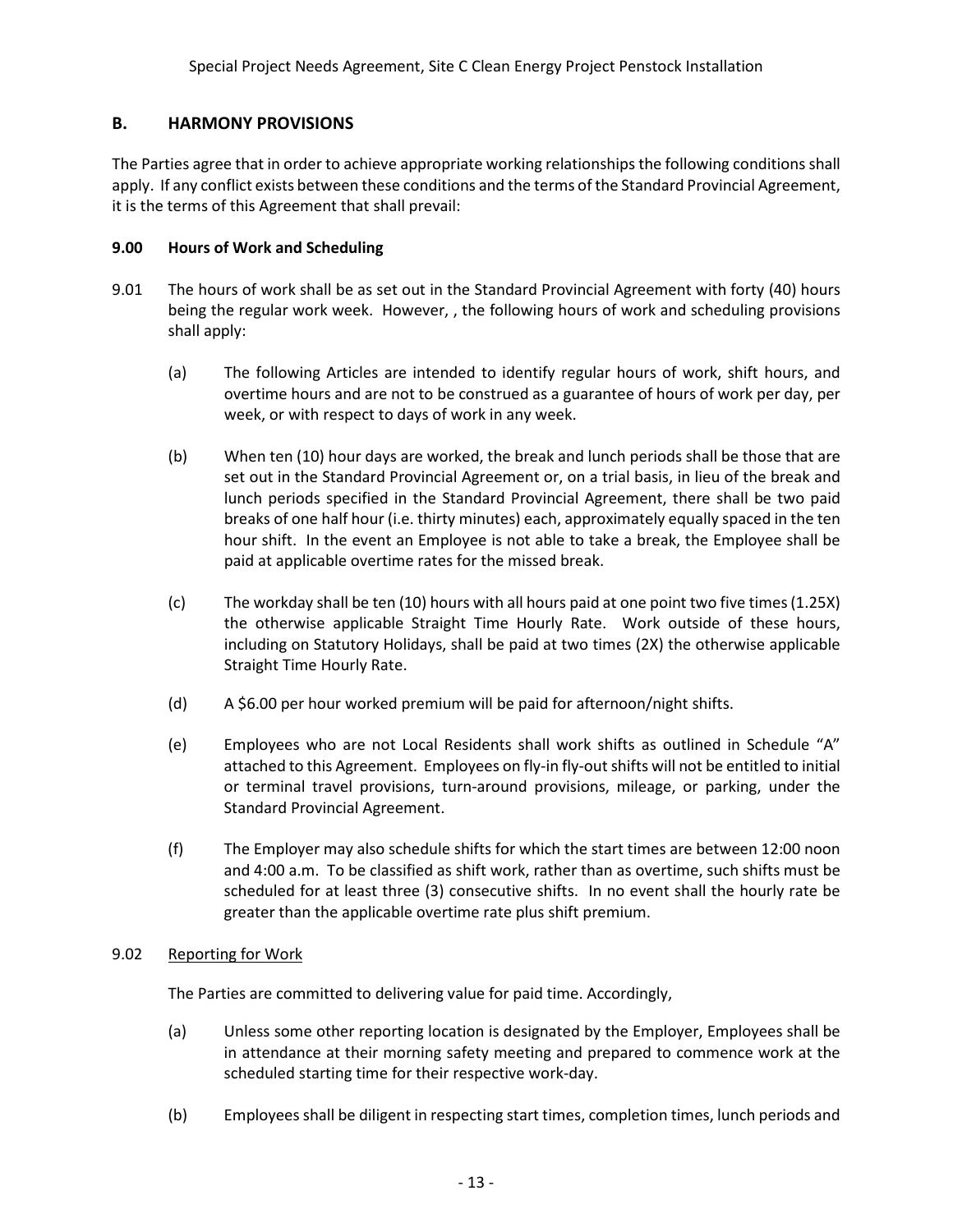rest break periods.

## 9.03 Variances

The Parties recognize that variations in the scheduling of the work week, reporting for work or returning from work, rest breaks, meal breaks and start and finish times may be appropriate from time to time, and that it may be appropriate that such variations affect all or only a portion of the Penstock Installation Project.

## 9.04 Shift Cycles

Other shift cycles, and the premium pay in respect to such shift cycles, may be established by the Parties, and will become effective when approved by the Employer.

## 9.05 Site Closures

The Owner or the Employer may require that periods are scheduled during which construction activity on the Project Site will be suspended during such periods as Christmas/New Year's. During such closures, the continuance of the activities of certain Employees or groups of Employees whose presence on the Project Site is necessary during such periods may also be required and scheduled as determined by the Owner or Employer.

## 9.06 Furloughs

The shift rotation provides for periods of rest, called "furloughs". All workers will check out of camp at the end of their assigned work schedule. There may be occasions where workers will be allowed to stay in camp with proper notification and authorization given by camp authorities.

## 9.07 Vacations

Employees will be granted up to two (2) weeks unpaid vacation annually upon reasonable notice requesting such vacation. No more than twenty-five percent (25%) of the members of a crew may be on vacation at any given time.

#### 9.08 Room Changes

Where an Employee is requested to change rooms or camps by the Owner, Employer, or the client's designated camp manager during a work cycle they will be paid a \$50 disbursement to carry out the move. This provision will not apply where a person is required to pack their room at the end of a shift cycle or to facilitate a move that will occur during the worker's furlough.

## 9.09 Reporting Time

(a) When an Employee reports to work and cannot start because of inclement weather they shall be paid two (2) hours reporting time and the Employee must remain on the job for the two (2) hour period, unless otherwise instructed by the Employee's supervisor. When an Employee has commenced work and is instructed to stop due to inclement weather, they shall be paid for the actual time worked at the appropriate rate which shall include any shift premium. In no case shall an Employee receive less than two (2) hours pay.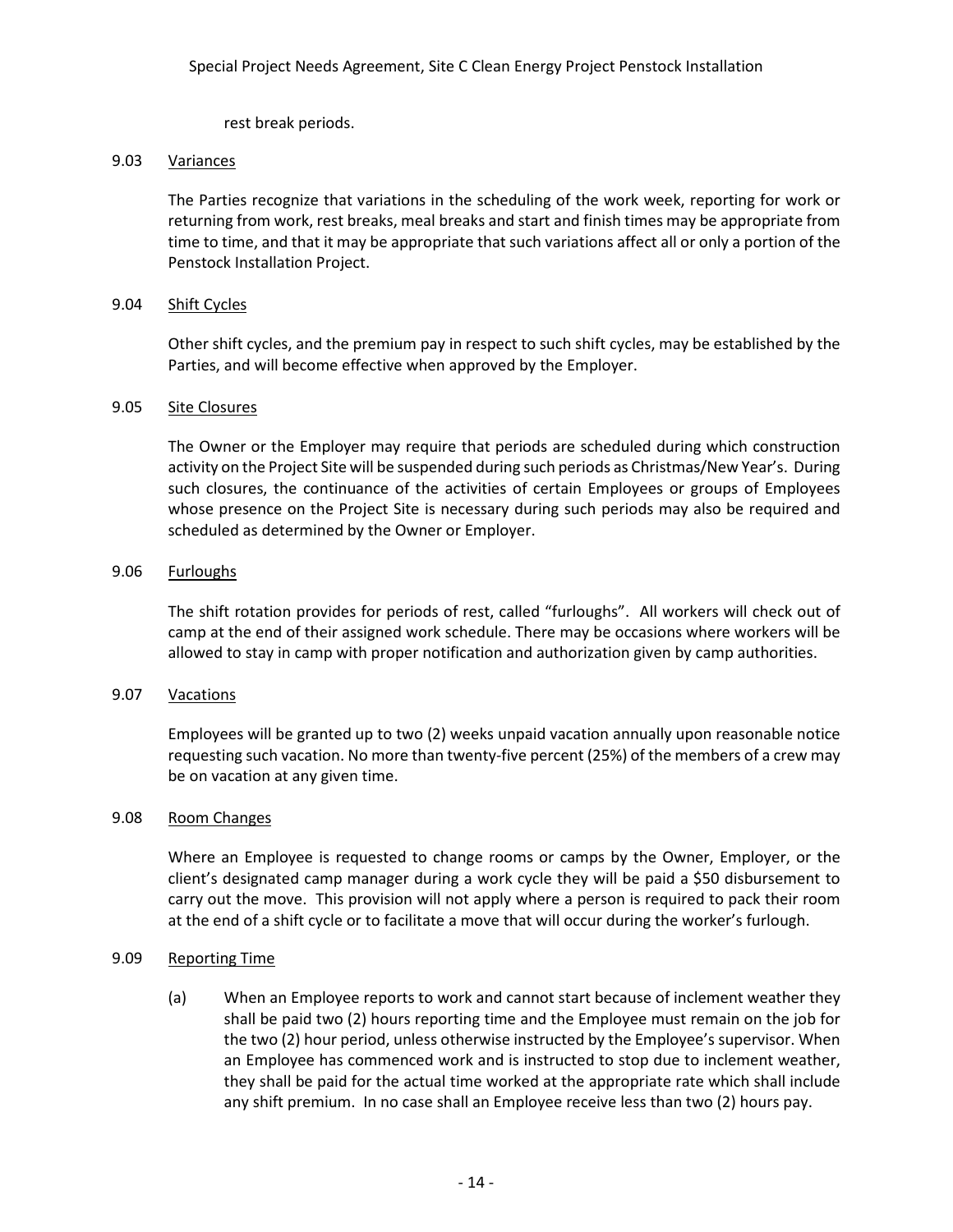- (b) When an Employee reports to work and is not given the opportunity to start because none is available or was not advised before the completion of the previous day's work, they shall be paid two (2) hours reporting time, at the appropriate rate which shall include any shift premium, and allowed to leave the job immediately.
- (c) When an Employee has started to work on their regular shift and is instructed to stop, for a reason that is beyond the control of the Employer, they shall be paid for the actual time worked. In no case shall the Employee receive less than two (2) hours pay at the appropriate rate which shall include any shift premium.
- (d) If an Employee stops work for reasons of their own, and without the approval of the Employer, they shall be entitled to pay only for the hours actually worked in the day and minimum conditions shall not apply.
- (e) Subject to all of the above, it shall be the Employer's prerogative to decide whenever work shall be stopped during the day for any reasonable cause.

## **10.00 Payment of Wages**

- (a) Wages, benefits, remittances and any other payments to be made by the Employer shall be paid in accordance with the May 1, 2018 wage schedules and calculations contained within the Standard Provincial Agreement or as is provided for in this Agreement. At the start of the third year after the first employee is hired for the Project (i.e. if the first employee is hired April 1, 2019 then on April 1, 2021) there shall be an increase of 2% of the monetary package (\$1.25) and the new rates shall be in effect for the balance of the Project.
- (b) At the Employer's discretion the wages will be paid via direct deposit, and pay stubs (pay notices) shall be deposited in the individuals Portal account.

## **11.00 Transportation and Travel**

## 11.01 Initial and Terminal Travel

- (a) For Employees who are not local residents, the Employer will provide flights to/from predetermined locations with appropriate ground transportation from the Fort St. John air terminal to/from the camp.
- (b) Any Employee choosing to opt out of the Employer provided flights shall receive initial and terminal travel in accordance with the Standard Provincial Agreements.
- (c) The Employer shall attempt to schedule all travel so that employees arrive at the Camp prior to 12:00 midnight for the start of their work schedule. In the event an employee must travel on a flight which arrives after 12:00 midnight the Employer will ensure the employee has a minimum of eight (8) hours rest time at the camp prior to commencing work on their first shift. In order to accommodate this required eight (8) hour rest period the start and stop time of the shift shall be amended as required for the first shift. [The purpose of this clause is to ensure there is no lost time as a result of a late arrival]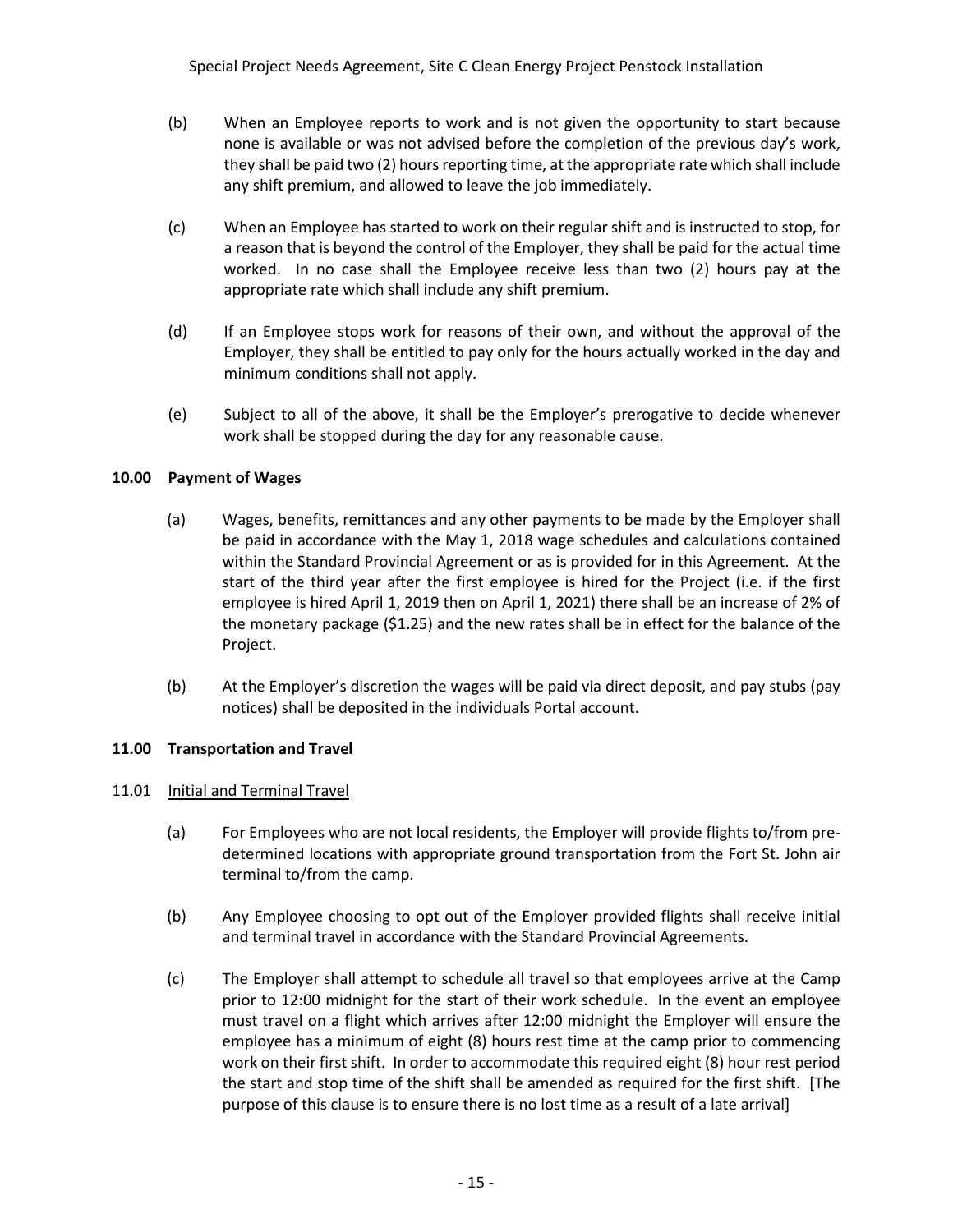## 11.02 Furlough Travel

- (a) For Employees who are not local residents, the Employer will provide flights to/from predetermined locations with appropriate ground transportation from the Fort St. John air terminal to/from the camp.
- (b) On a once per annum basis Employees resident in British Columbia may opt out of project provided transportation. At any time Employees who have opted out of Employer provided transportation may choose to opt back into using Employer provided transportation by providing reasonable notice to the Employer. For those Employees that have opted out of using Employer provided transportation, they shall be reimbursed at a rate of \$0.55 cents/km (to be adjusted based on CRA maximum) (roundtrip) from the project to their point of residence or dispatch, in accordance with the Standard Agreement, to a maximum of \$475 (or as amended by the renewal of the Standard Provincial Agreement) per rotation.

## 11.03 Local Residents

Local Residents, who reside within 80 kilometres of the Project Site shall not be entitled to the provisions of Articles 11.01 and 11.02 and shall receive daily bus transportation at no cost from pick-up points determined by the Owner or the Employer. In the event bus transportation is not available daily travel shall be provided in accordance with the Standard Provincial Agreement.

## 11.04 Transportation for Terminated Workers

Employees who are not Local Residents who are laid off will be provided with terminal travel in accordance with Article 11.01 at the earliest practical opportunity following lay-off.

To qualify for travel allowance to an out of town job, the Employee must be on the job for a minimum of fifteen (15) calendar days and thirty (30) calendar days to qualify for return travel allowance or until layoff or until job completion, whichever time is less. An Employee who is discharged for just cause or self-terminates their employment before qualifying for travel allowance shall forfeit such travel allowance. In such instance, the Employer may deduct any travel allowance paid from wages due to the Employee, and if these are not sufficient to reimburse the Employer, the Employee shall pay any balance due to the Employer.

## 11.05 Travel and Accommodation Policy

A policy setting out provisions for travel, surface and/or air transportation, and accommodations will be published by the Employer, and amended from time to time. The policy shall address transportation for Local Residents, other members of the Union, people from elsewhere in Canada, and Temporary Foreign Workers. The policy shall also address parking locations for workers for whom air transportation is not provided, and the transportation from such locations to the camp or Penstock Installation Project. There will be a final and binding process agreed by the Parties to settle disputes respecting the application of that policy will be resolved using the process articulated in that policy.

#### 11.06 Process for Determining Residency

Where a question arises as to whether a candidate for employment qualified as a Local Resident,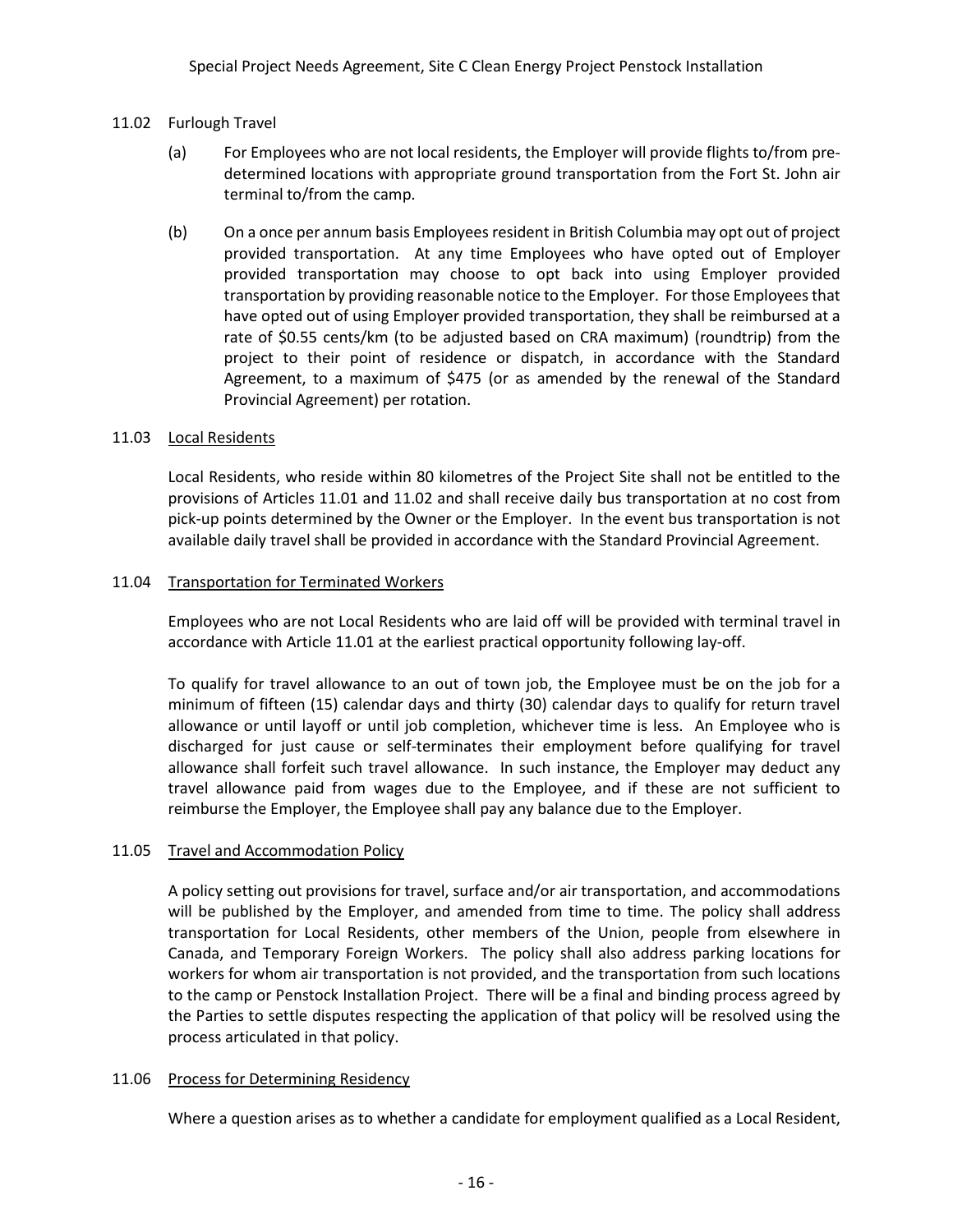the designated representatives of the Employer and the Union shall determine the individual's acceptability as to residency. It is understood that former residents of the Fort Saint John Region returning to the Region will be granted Local Residents status for the purpose of this Agreement. To be considered a Local Resident a person must be able to demonstrate that they were a resident or former resident of the Fort Saint John Region at least 6 months prior to being hired for the Penstock Installation Project.

## **Guidelines for determining 'Real Residency'**

In making the determination as to a person's residency for the purposes of the Agreement, the following factors will be taken into consideration:

- the dwelling place of the person's spouse and dependents;
- personal property and social ties to the community;
- residential ties elsewhere;
- performance and purpose of residence in a particular community;
- documentation of:
	- (i) property tax and rent receipts, telephone, gas or other utility receipts;
	- (ii) driver's license;
	- (iii) vehicle registration or pink card;
	- (iv) income tax;
	- (v) employment insurance documents;
	- (vi) voters list registration;
	- (vii) Employee benefit fund administration registrations; and/or;
	- (viii) registration of school age children.

## **12.00 Mid-Shift Meals for Camp Residents**

Camp residents will be provided with a bagged meal, including hot soup and hot beverages for their mid-shift meal. Where practicable, lunch rooms will be furnished with microwave ovens.

## **13.00 Statutory Holidays**

- 13.01 Statutory Holidays shall be observed in accordance with the Standard Provincial Agreements.
- 13.02 The observance of a Statutory Holiday will be dealt with in a manner consistent with Article 13.03.
- 13.03 Statutory Holidays will be observed as follows:
	- (a) A Statutory Holiday that falls on a day that, but for the Statutory Holiday, is a day that would have been scheduled for work, the Statutory Holiday will be observed on that date. That day will become a day off or, if worked, compensated at double time.
	- (b) A Statutory Holiday that falls during a "vacation", or during a "furlough" (being one or more weeks off following a work cycle of consecutive weeks), will be deemed to have been observed on the day on which it falls, and will not affect the date of the return to a work cycle nor the rate of pay for that date.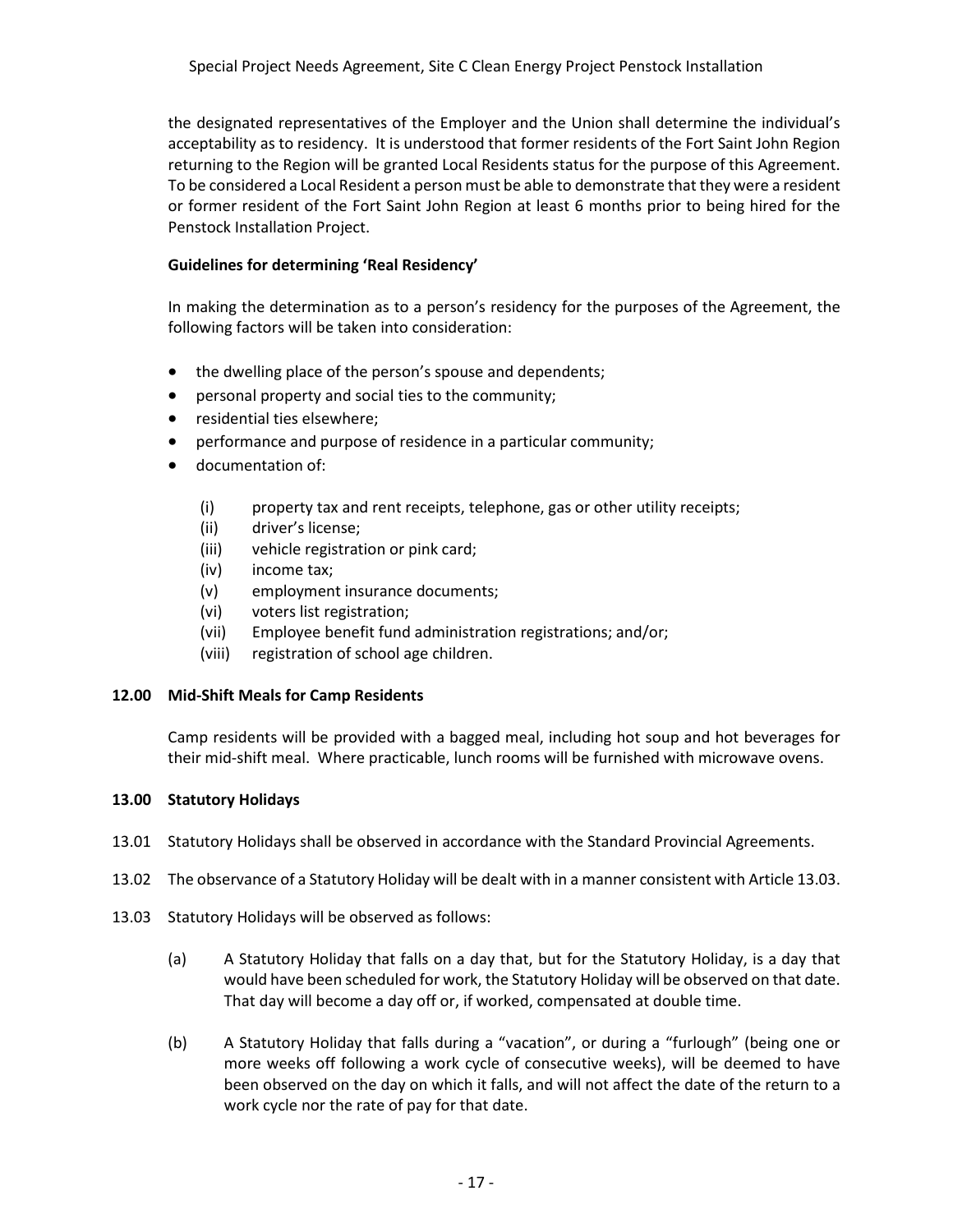## **14.00 Reflection of the Local Community**

The early and continued participation of local residents, members of First Nations communities, and women; and the development of an overall Penstock Installation Project workforce that is reflective of the local community, are desirable; accordingly, the Parties agree to optimize employment and training opportunities for such qualified local residents, members of local First Nations communities, women, and others as required to reflect the local community under this Agreement.

## **15.00 Apprentices**

The Parties agree to cooperate in attaining the optimal training and deployment of apprentices on the Penstock Installation Project and will accept persons qualified to become apprentices to fill the journeyman/apprentice ratio where there is a shortage of registered apprentices. The employment of apprentices (within regulatory requirements and limitations), will be promoted throughout the duration of the job, and shall provide for a spectrum of apprentices from the first year through to fourth year. It is agreed that the Employer shall have the right to implement an apprentice ratio of up to 25% of the workforce. Further it is understood that welding is a critical component of this Project; therefore, while apprentices will not perform production welding they shall be permitted to perform welding tasks that are non-production for which they hold a required welding certifications (e.g.: tack welds; welds between LAR saddle and post and BC Hydro penstock; temporary equipment such as stairs, ladders, etc.).

## **16.00 Geographical Priority of Workers**

The Parties are committed to working co-operatively to identify, recruit and employ people in the following geographical order of priority in the employment of workers on the Penstock Installation Project: 1. Northeast Region; 2. British Columbia; 3. Canada, and 4. North America and then beyond North America. The Parties recognize that "front-end" work will be required among them to maximize the use of North American workers.

## **17.00 Hiring**

- 17.01 The Parties agree that creating a sustainable and flexible workforce will benefit the Union and the Employer and ensure that there is a significant workforce from other parts of Canada to support Project construction.
- 17.02 The Parties agree to adhere to the following hiring procedure.
	- (a) The Employer may name hire or select all forepersons and general forepersons first from the local Union's out-of-work list. If the local Union can't supply a sufficient number of qualified forepersons or general forepersons within forty-eight (48) hours then the Employer may hire individuals from other sources.
	- (b) All workers name hired, selected or referred shall be from the Union's out-of-work list.
	- (c) Except as otherwise provided in this Article, all hires shall be dispatched on a fifty/fifty (50/50) basis with the Employer selecting the first worker and the Union referring the next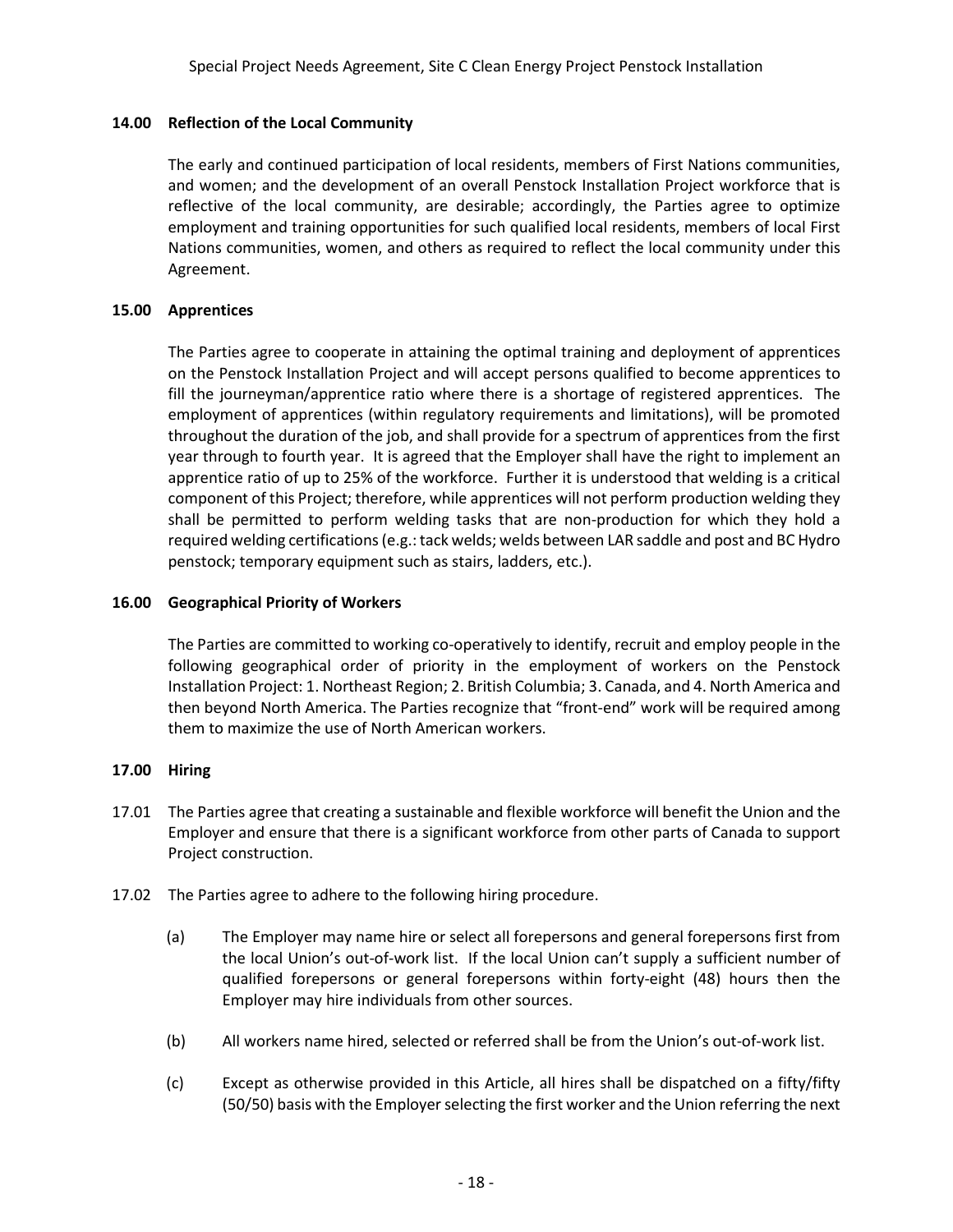and so on thereafter. In order to facilitate an effective use of this name request process, the Union will, upon request from the Employer, provide copies of documents which may validate the skills and experience of any/all Employees on the Unions Out-of work list, prior to dispatch.

- (d) All hiring will be done through the Union office, and no one will be employed unless they are included on the dispatch list from the Union office.
- 17.03 (a) The Parties agree that highly qualified supervision is fundamental to the success of the Project, therefore the following will apply:
	- (i) Forepersons and general forepersons will be selected or name hired in accordance with Article 17.02(a) after having received pre-employment multifaceted training including, but not limited to, safety, cultural sensitivity, respectful workplace, labour relations dispute resolution pursuant to the Agreement and productivity;
	- (ii) Forepersons and general forepersons may also be selected, name hired or promoted from a group that have not received training described in paragraph (i) above in which case such foreperson or general foreperson shall receive such training within a reasonable period of time after being hired.
	- (b) The Parties agree that it is fundamental to the success of the Project to have highly qualified and trained Employees, and accordingly agree to the following:
		- (i) Workers will be selected or name hired by the Employer and/or referred by the Union from a group of workers that have received pre-employment multi-faceted orientation and training, including Site and collective agreement orientation, safety, environment, cultural and gender sensitivity, respectful workplace and productivity, as is set out above in Article 17.03(a), so that such Employees have the skills and tools to succeed; and
		- (ii) In the event that no qualified workers described in paragraph (i) above are available, workers may be selected or name hired from a group that have not received the pre-employment orientation and training. In which case, such workers shall receive the orientation and training prior to commencing work on the Site.
	- (c) The Parties will collaborate to identify and access available funding for the purposes of developing and delivering pre-employment training as contemplated by 17.03 (a) (i) and 17.03 (b) (i). In the event that funding is not available to cover the full cost, any financial shortfall will be the responsibility of the Contractor. The Union may contribute resources to assist in these important training initiatives and will be reimbursed on a cost basis.
- 17.04 If the Union is unable to supply the workers required within forty-eight (48) hours or such other time as may be agreed by the Employer and Union from the date requested, exclusive of Saturdays, Sundays and holidays, the Employer may hire from other sources. Each worker hired from other sources will be governed by the terms and conditions of this Agreement and shall be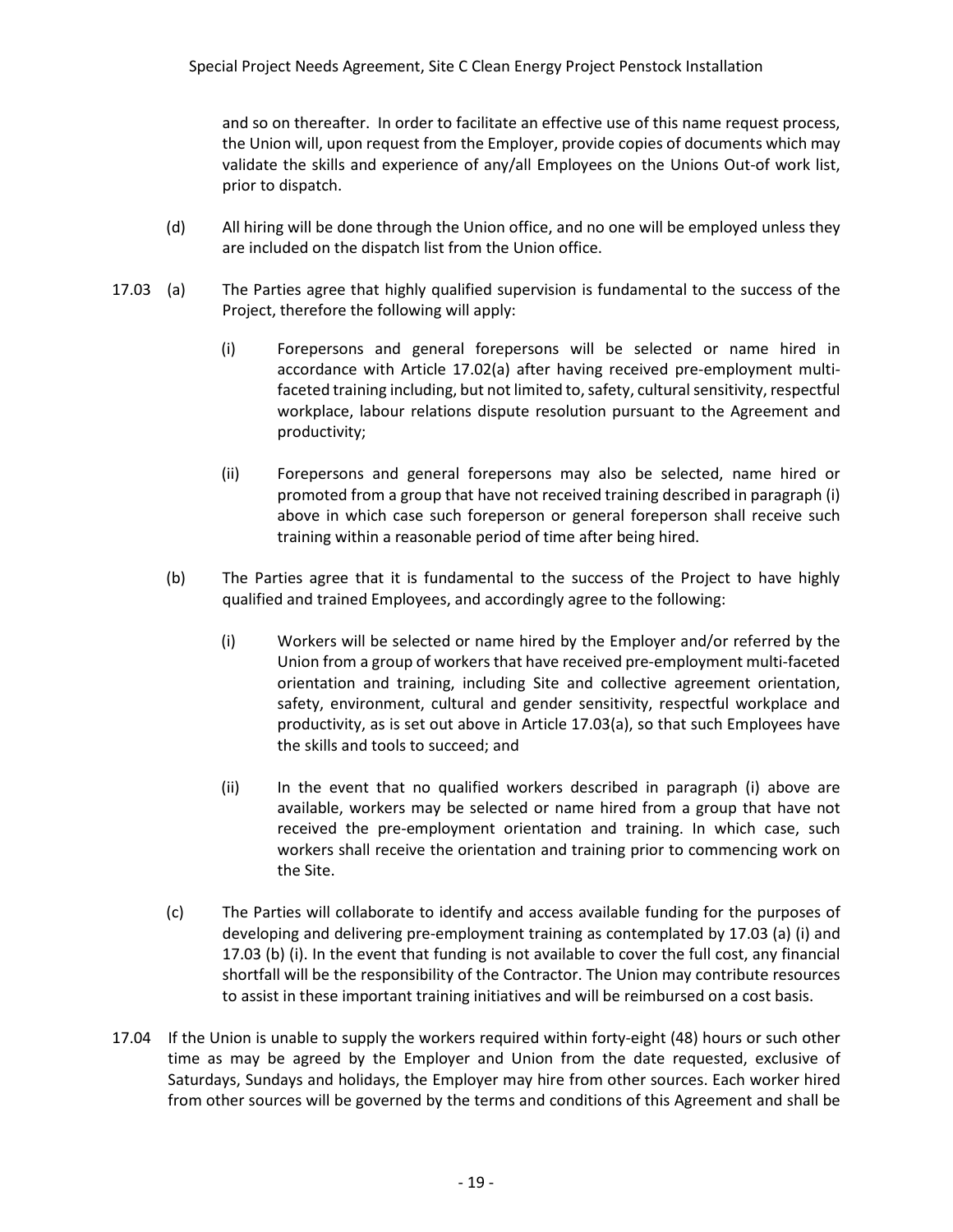represented by the Union and pay initiation fees, dues and other assessments upon and after hiring as required by this Agreement. If necessary to ensure a suitable supply of qualified workers, the Union will support a group Labour Market Impact Assessment ("LMIA") to allow Temporary Foreign Workers ("TFWs") access to the Penstock Installation Project. To the extent possible, the Union will facilitate arrangements with their International Union Affiliates to identify and expedite the provision of skilled trades-people from other jurisdictions such as the United States of America.

- 17.05 The Union recognizes the Employer's right to evaluate all persons to determine their level of competency, qualifications and physical fitness to perform the required work.
- 17.06 In order to improve the efficiency of evaluating the level of competency to perform the required work the Parties will work together to try and implement a process to perform weld tests at the Union Hall prior to dispatch rather than after they have arrived at the Work Site.
- 17.07 The Employer may require a criminal record check of any Employee hired to work on the Project where such check is related to the employment or intended employment of a person. Where a criminal record check is required the Employer will be responsible for any costs associated with the check and it will be done in accordance with the policy agreed between the Parties.
- 17.08 The Employer will not invite, hire or attempt in any way to hire, workers who are working at the Work Site for another contractor. If a worker ceases employment with another contractor at the Work Site then the following shall apply unless a variation is mutually agreed between the Employer and the other contractor.
	- (a) If the worker was laid off by the other contractor then they shall be immediately available for hire by the Employer.
	- (b) If the worker quit their employment with the other contractor the Employer will not employ that worker for a minimum of thirty (30) calendar days beginning from the time the worker ceases the previous employment.
	- (c) If the worker was terminated for cause from their employment with the other contractor the Employer will not employ that worker for a minimum of sixty (60) calendar days beginning from the time the worker ceases the previous employment.

## **18.00 Legislation**

This agreement shall be governed by the laws of British Columbia and applicable federal legislation.

## **19.00 Camp**

The Owner or Employer will provide and maintain a camp facility for Employees who are not Local Residents and all Employees who are not Local Residents are required to live in the camp. The camp will comply with all British Columbia health and safety rules and regulations.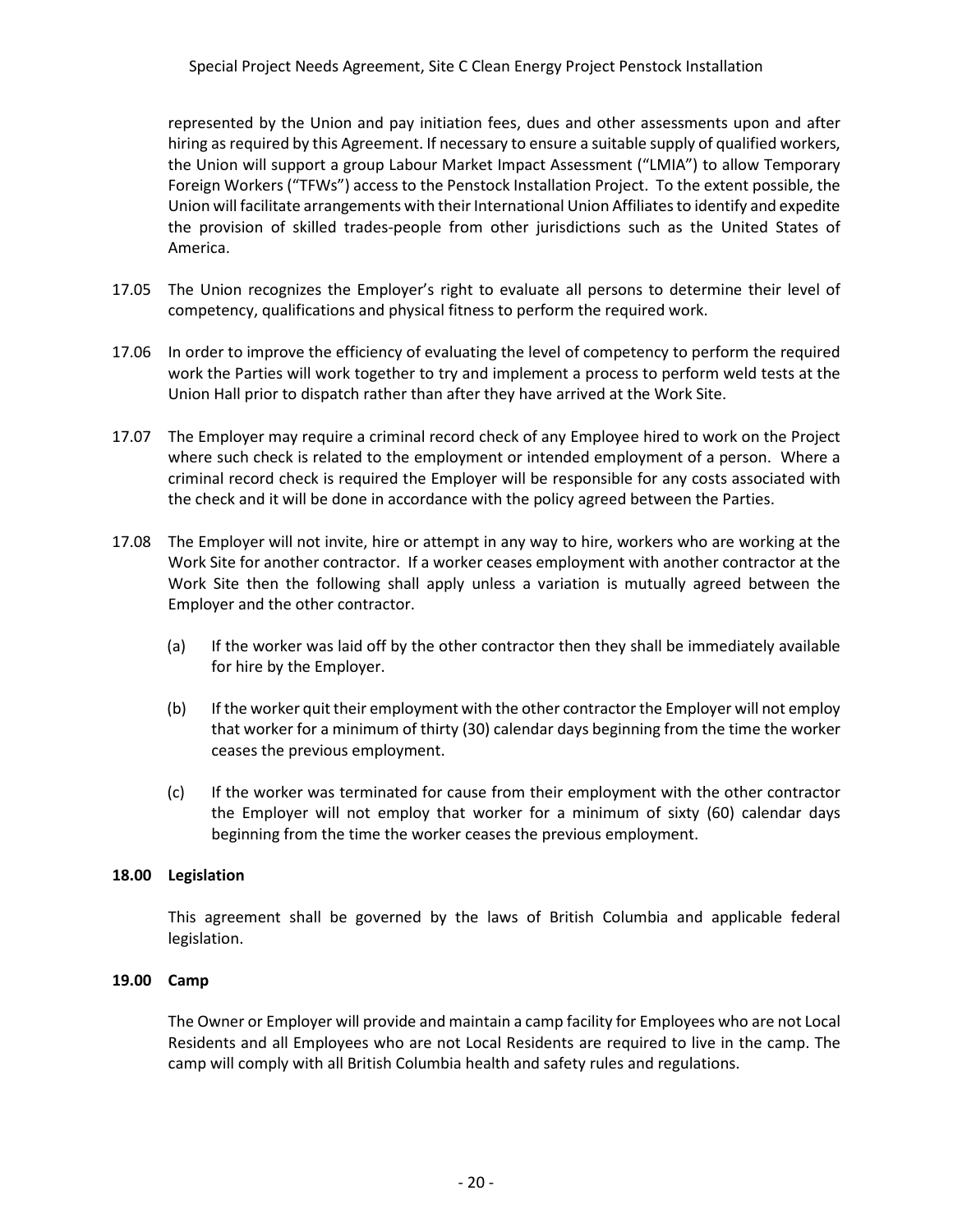## **20.00 Management Rights**

- 20.01 Subject to the terms of this Agreement, to the extent of the scope of their contracts on the Penstock Installation Project, the Employer retains full and exclusive authority for the management of their businesses and to exercise such rights, subject to the provisions of this Agreement. In addition to the rights of the Employer set forth in this Agreement, the Employer shall retain all rights of management.
- 20.02 Without restricting the generality of the foregoing, it is agreed that it is the exclusive function of the Employer:
	- (a) to determine qualifications, skills, abilities and competency of Employees; including requesting particulars of work history;
	- (b) to determine workforce requirements, including the required number of Employees;
	- (c) to hire, transfer, select, assign work, monitor and manage productivity, promote, demote, lay off, discipline and discharge Employees for just cause and to increase or decrease the workforce from time to time;
	- (d) to determine job content, materials to be used, design of products, facilities and equipment required, to prescribe tools, methods of performing work and the location of equipment, the location work is to occur and the scheduling of work; and
	- (e) to establish, implement, monitor and enforce policies, procedures, rules, regulations and standards to be observed by Employees, and non-compliance may involve discipline, including dismissal, which discipline or dismissal is subject to the grievance and arbitration process under this Agreement.
- 20.03 It is understood that supplies, materials, pre-assembled units, and pre-cast units, and/or large modularized components may be sourced for the Penstock Installation Project from any worldwide source regardless of their source, or the union or non-union status of persons involved in the manufacture, assembly or delivery, and it is agreed that they will be installed in accordance with plans and specifications provided. Where practicable, where a situation arises with respect to onsite work that foreseeably could create controversy, the Employer will contact the Union to discuss.
- 20.04 Neither the Union nor any Employee shall refuse to handle or refuse to install any materials, equipment or components regardless of their source or the union or non-union status of persons involved in the manufacture, assembly or delivery of such material, equipment or components, and neither the Union nor any Employee shall honour hot or unfair cargo declarations. The Union and the Employees shall respect the "*first drop principle*" in cases of supply or delivery of goods to the Penstock Installation Project. It is understood that supplies, materials, pre-assembled units, and pre-cast units, and/or large modularized components may be sourced from any worldwide source for the Penstock Installation Project and it is agreed that they will be installed in accordance with plans and specifications provided.
- 20.05 Neither the Union nor any Employee shall refuse to perform work on the basis that other work is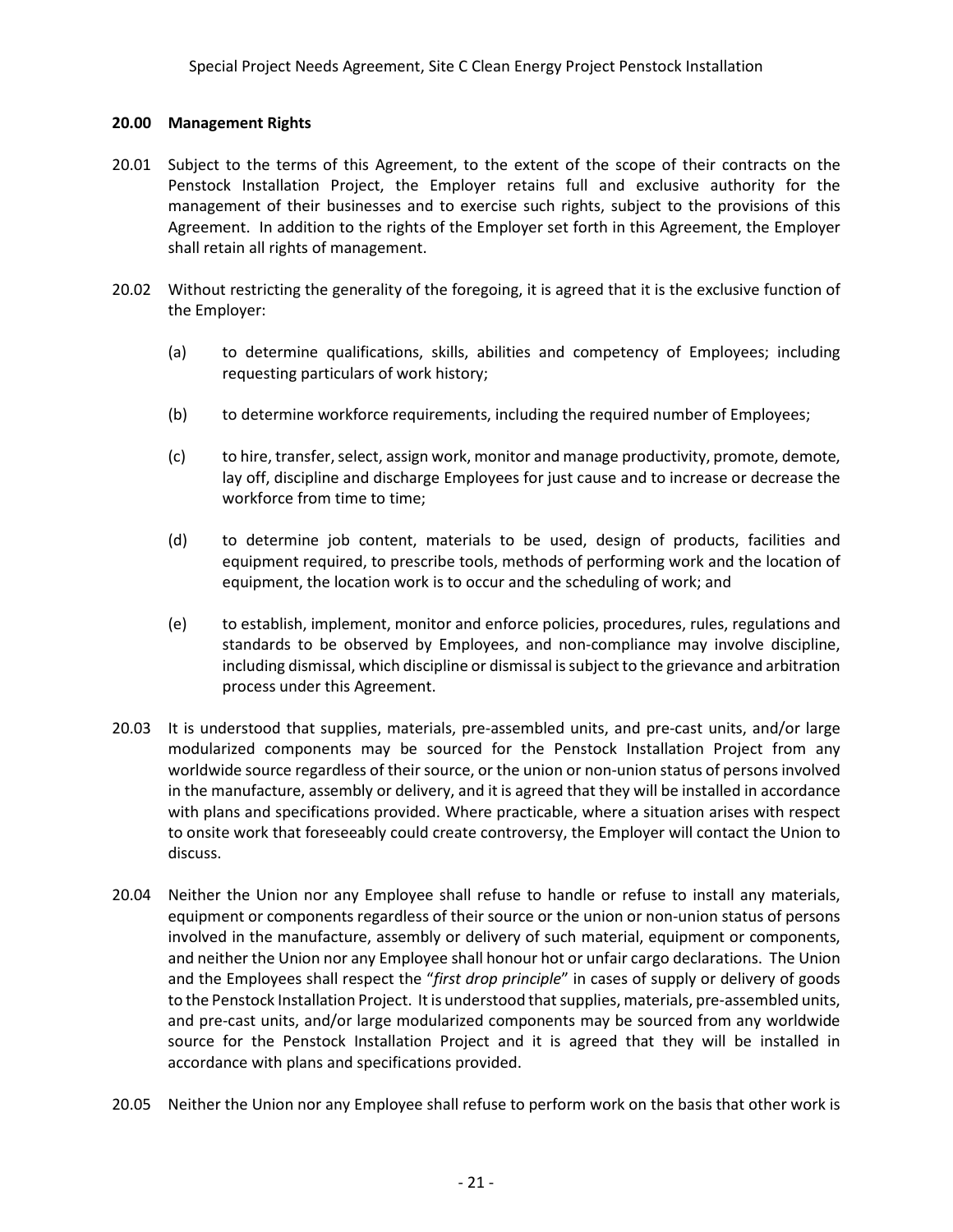being performed on the Work Site or in support of the Penstock Installation Project by persons who are not members of a particular union, who are not associated with a particular union, or have no union affiliation whatsoever.

- 20.06 The Parties agree to support and participate in value-added programs such as Behavioural Based Safety and productivity enhancement programs.
- 20.07 The Employer shall not be restricted in the selection of materials, supplies or equipment. It is recognized that the use of any technology, equipment, machinery, tools, energy and/or labour saving devices and methods of performing work (such as semi-automatic and automatic welding technologies) may be initiated by Employers from time to time during the Penstock Installation Project. The Parties agree that there will be no restriction on such devices or work methods.
- 20.08 The Robot Technician who is not a member of the Bargaining Unit may assist members of the Bargaining Unit in all aspects of work related to the robot as required. Further, in the event a member of the Bargaining Unit who is trained in the operation of the robot is temporarily unavailable to operate the robot due to illness or other reason beyond the employers control the Robotic Technician may, upon mutual agreement between the Employer and the Union which shall not be unreasonably withheld, perform all tasks related to the operation of the Robot until the Bargaining Unit Employee is either able to return to work or has been replaced.
- 20.09 In the event of any conflict between this provision and any clause in the Standard Provincial Agreement, the terms of this Article shall prevail.

## **21.00 Union Security**

- 21.01 The Employer shall not discriminate against any Employee by reason of membership in a Union. Every Employee must be or become a member of the Union and every Employee who is a member or becomes a member of a Union shall maintain their membership in the Union as a condition of employment.
- 21.02 The Employer shall remit to the Union all Union Dues (including Field Dues) and other remittances required by the Standard Provincial Agreement. Payments must be remitted by the 15<sup>th</sup> day of the month following the month the deductions and contributions were made together with a list of the names and Social Insurance Numbers of the employees on whose behalf the deductions and contributions are being made, also opposite each name on the list, the figures upon which the deductions and contributions were made shall be shown.
- 21.03 Duly Authorized representatives of the Union shall have access to the Project Site at all times, provided that they do not unnecessarily interfere with the progress of the work and comply with the safety and security regulations. They shall notify the proper representative of the Employer prior to proceeding on the Penstock Installation Project.
- 21.04 Where the Union chooses to appoint Job Stewards the appointment shall be as is provided for in the Standard Provincial Agreement.
- 21.05 Any and all other union security provisions in the Standard Provincial Agreement which are not otherwise in conflict with this Article are adopted herein.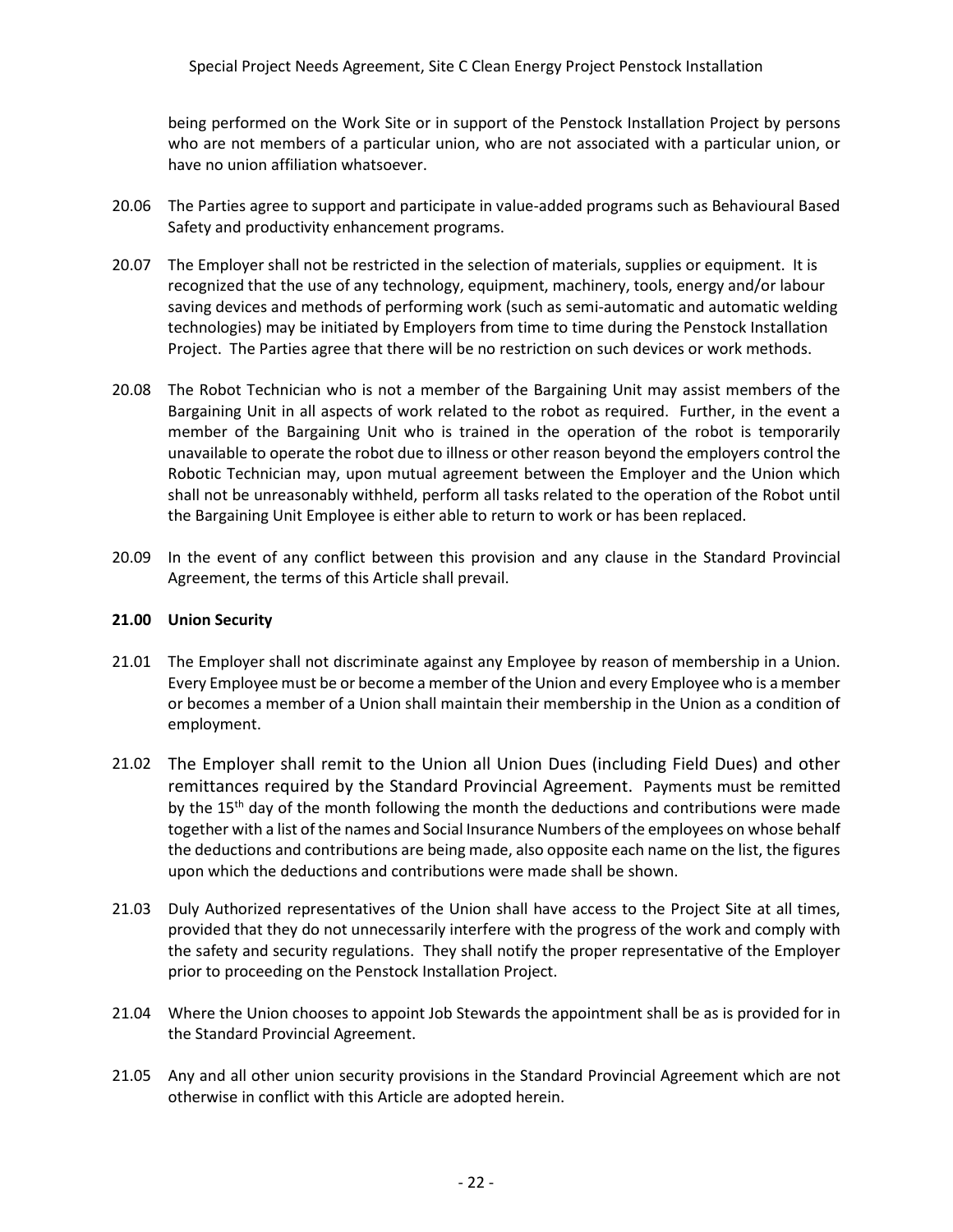## **22.00 Code of Excellence**

- 22.01 The Parties, with the concurrence of the Owner, support the application and administration of the "Code of Excellence" contained in Schedule "B".
- 22.02 The Parties agree that they shall deal with the below listed matters on the basis that they will consider each of the items and agree on programs, implementation and administration. Those matters are health and safety, site closures, pre-job markups, training and maximization of the practical use of apprentices, and where appropriate, trainees.
- 22.03 The Parties agree that they will provide for the implementation of and administration of the program to minimize absenteeism and maximize retention, the commitments to increase productivity, the program of Job Steward/supervisor leadership, the program for delivery of training and skills upgrading, and to assist in recruitment.
- 22.04 The Parties agree to discuss matters of mutual interest pertaining to the Penstock Installation Project with the objective of promoting and maintaining beneficial relations and co-operation between the parties, and to discuss and implement ways to make the Penstock Installation Project successful.

## **23.00 Emergency Medical Coverage**

The Parties agree that the following minimum emergency medical coverage will be provided to all workers while present in British Columbia in order to work on the Penstock Installation Project, and when travelling to and from the Work Site from outside British Columbia:

- (a) emergency medical treatment for accidental injuries or illness requiring immediate medical care; and
- (b) emergency medical transportation and convalescence, including:
	- (i) medical transportation arrangements to transfer the worker to and from the nearest appropriate medical facility in the worker's home province or country of residence;
	- (ii) if medically necessary, round trip transportation for an attendant to accompany and care for the worker;
	- (iii) if the worker is unable to travel due to medical reasons after being discharged from a medical facility, expenses incurred for meals and accommodations until medical transport to the worker's place of permanent residence can take place up to a maximum of \$2,000; and
	- (iv) if a worker dies while travelling to or from the Project Site for work purposes from outside British Columbia or while living at or near the Project Site for work purposes, then:
		- (1) provide transportation for one family member of the worker's immediate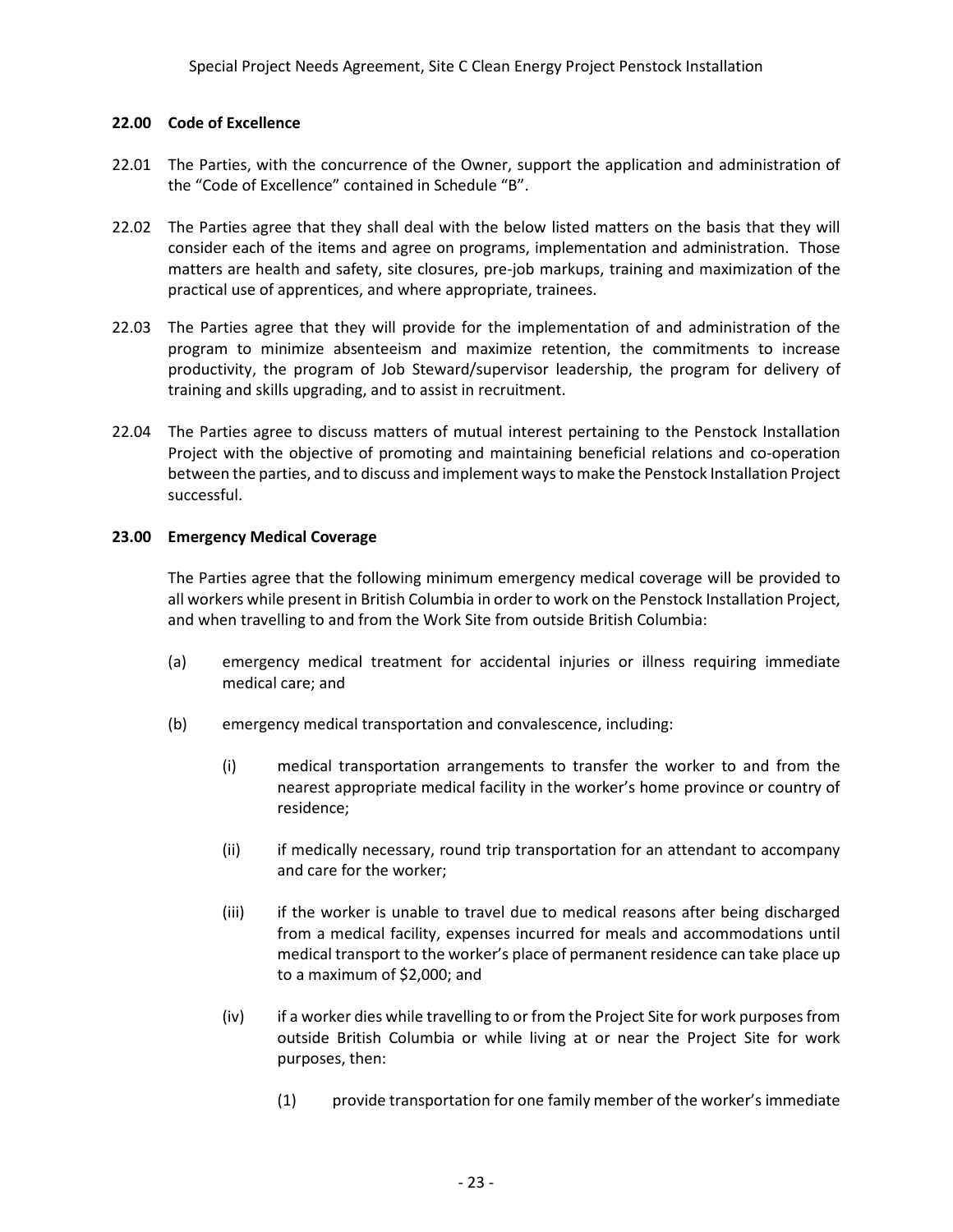family to identify the body prior to its release if necessary, including reasonable reimbursement for the cost of accommodation and meals for the family member; and

(2) obtain all necessary authorizations and make all necessary arrangements to transport the body to the worker's place of permanent residence, up to a maximum of \$7,000.

This coverage is in addition to WorkSafeBC regulations regarding injuries or deaths in the workplace.

## **24.00 Substance Abuse Testing and Employee and Family Assistance Program**

It is acknowledged by the Parties that substance abuse and its effects have a detrimental effect on Employees' health and safety, quality of construction and to the general public. Therefore, the Parties agree to be bound by the Construction Industry of British Columbia Substance Abuse Testing and Treatment Program Policy.

The Employer shall establish an Employee Family Assistance Program (EFAP), which will apply to the Union and its membership who shall be employed under this Agreement which will provide the following minimum level of services:

- (a) on-site trauma counselling in response to accidents or incidents on the Work Site, including suicide, death of a fellow worker, serious injury to a worker, mass casualty incidents, threats to safety and natural disasters; and
- (b) phone access to counselling for the following:
	- (i) trauma, including suicide, death of a fellow worker or family member, serious injury to a worker, mass casualty incidents, threats to safety and natural disasters;
	- (ii) substance abuse, including alcohol, drugs and smoking;
	- (iii) family problems, including parenting, child and adolescent;
	- (iv) marital and relationship problems, including separation and divorce; and
	- (v) emotional, physical and psychological problems, including anxiety, anger and depression.

## **25.00 Access & Deliveries to Site**

25.01 Except as otherwise provided herein, vehicles transporting or delivering persons, equipment, materials, modules, goods and supplies to and from the Site, which are not operated by members of the Union shall be permitted to make one drop or pick up on the Site.

Any module, or materials transported to the Site requiring specialized delivery equipment (i.e. Mammoet heavy hauler) may be delivered from its point of disembarkation to its point of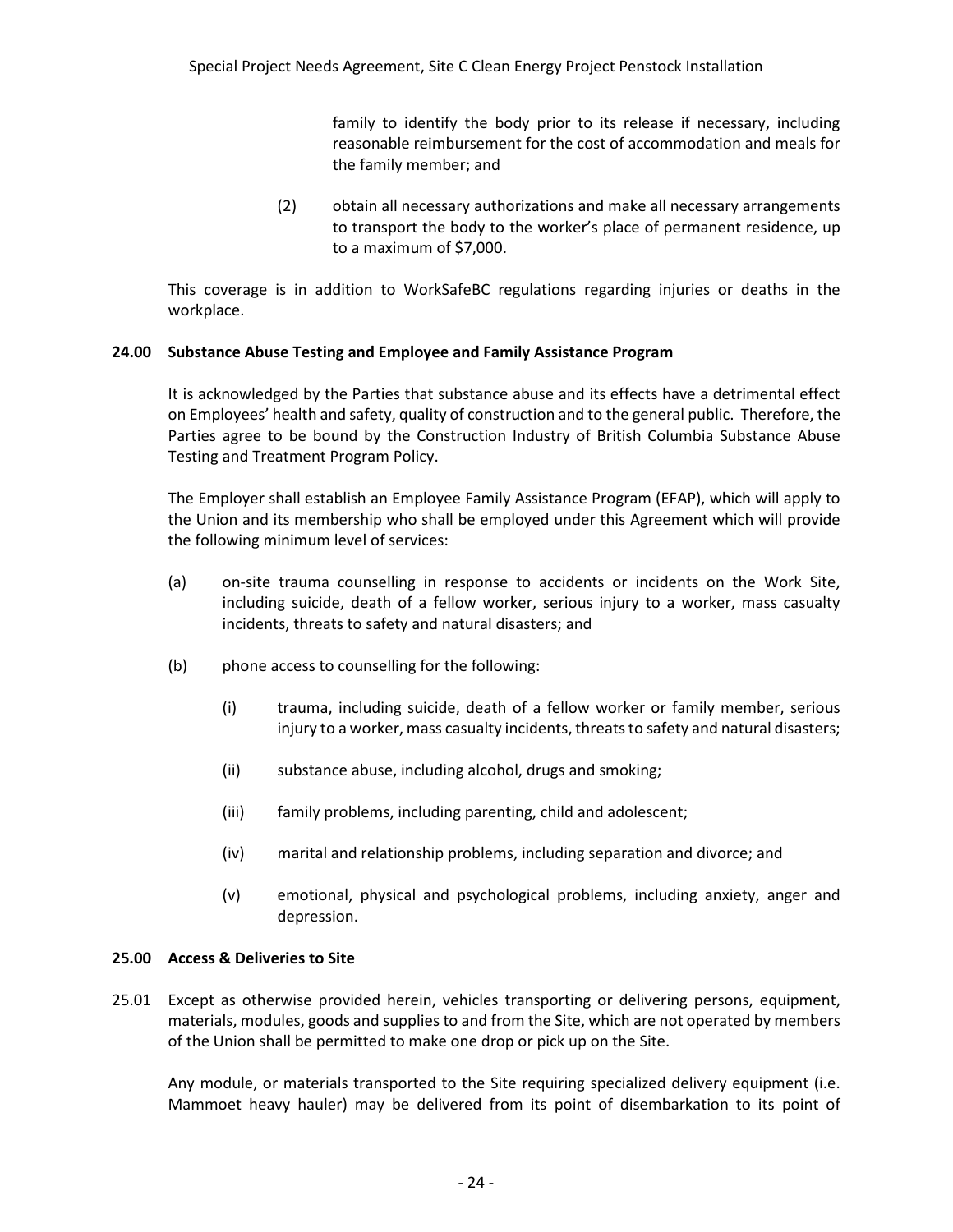Special Project Needs Agreement, Site C Clean Energy Project Penstock Installation

installation by personnel who are not members of the union.

- 25.02 In order to maintain the validity of a factory warranty, and where it is not practicable to have bargaining unit Employees perform the work on any equipment on Site, then the work may be performed by qualified person(s) who are not members of the Union including vendor representatives where a second or more worker(s) is required they shall be from the bargaining unit.
- 25.03 Work on any equipment on Site where bargaining unit Employees do not have the skill, expertise or equipment to perform such work efficiently, the Employer, in consultation with the Union, may have the work performed by persons who are not members of the Union with the assistance of the bargaining unit members.

## **26.00 Term**

This Agreement has been declared to be effective on the \_\_ day of January, 2019 and shall remain in effect until the conclusion of the Penstock Installation Project.

Signed on behalf of: Signed on behalf of:

Signed copy on file.<br>————————————————————

CLR

Signed copy on file.

**International Brotherhood of Boilermakers, Iron Ship Builders, Blacksmiths, Forgers, and Helpers Lodge 359**

\_\_\_\_\_\_\_\_\_\_\_\_\_\_\_\_\_\_\_\_\_\_\_\_\_\_\_\_\_\_\_\_\_\_\_\_\_\_\_

Signed copy on file.

Groupe LAR Inc.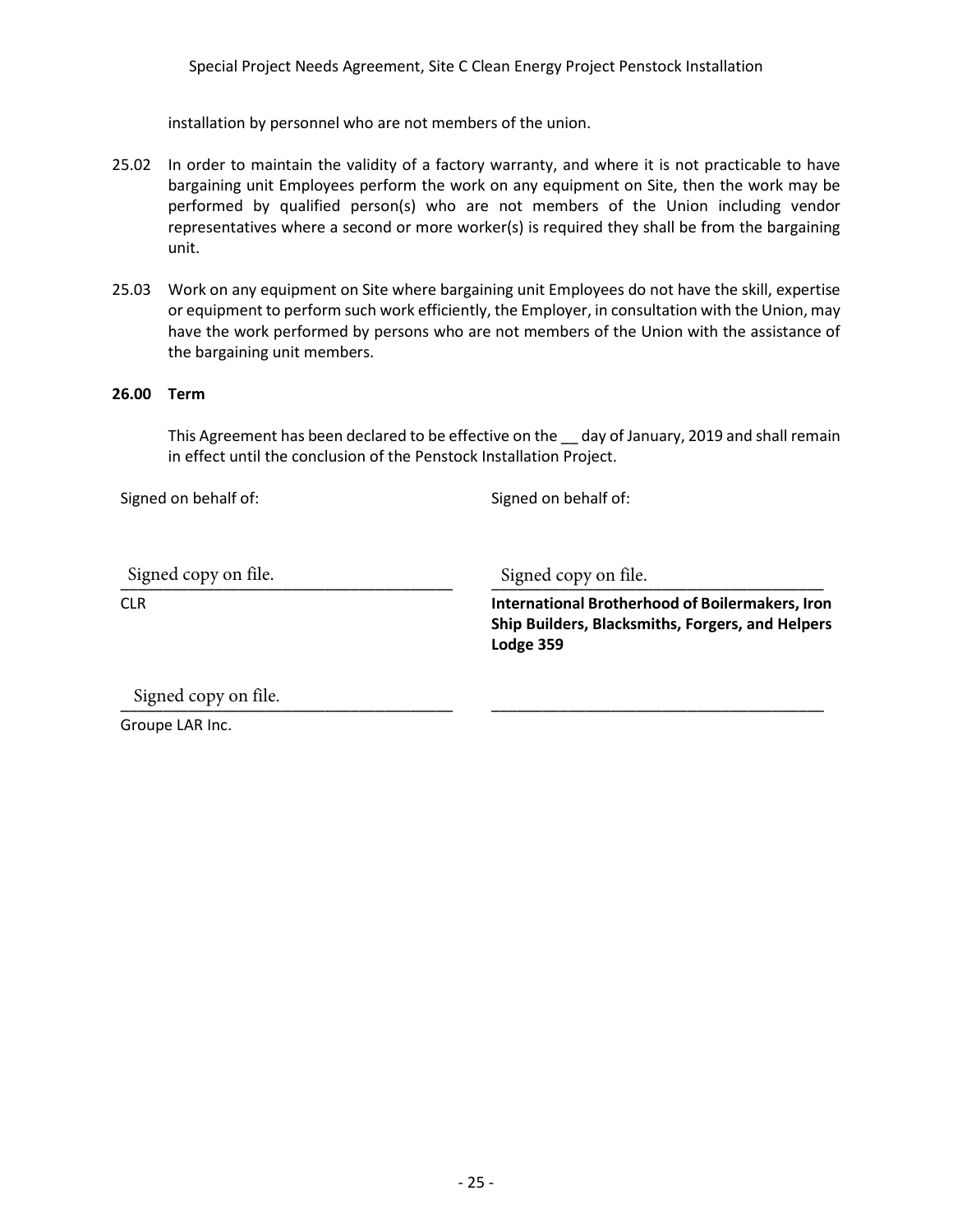## **Schedule A Twenty-One On, Seven Off Work Cycle**

- (1) A work cycle will consist of:
	- Twenty-one, ten-hour shifts,
	- Followed by: Seven days off.
	- Where the Employer deems it necessary for health and safety, operational or productivity purposes, up to two (2) unpaid days of rest may be scheduled during the twenty-one day working cycle.
- (2) Each hour worked on a scheduled ten-hour shift will be paid at one point two five times (1.25X) the otherwise applicable Straight Time Hourly Rate.
- (3) Work performed outside of the ten scheduled hours of work in a day will be paid at two times (2X) the otherwise applicable Straight Time Hourly Rate in accordance with the overtime provisions of the Standard Provincial Agreement.
- (4) The seven days off shall be considered a "furlough". The Employer may choose to schedule Employees such that all Employees have furlough on the same days. If the Employer chooses to schedule in this manner it shall not be considered a Work Stoppage for the purpose of Article 5.00.
- (5) A worker who is transferred to a work cycle with a different start day must be provided with a minimum of two scheduled work days' notice. If the worker has requested the transfer then overtime rates will not apply for days worked in the scheduled days of rest under their previous schedule. If the transfer is not as a result of a worker request, the worker shall be given a minimum of the scheduled seven day furlough, or overtime provisions will apply for days worked, as a result of such transfer, during the scheduled furlough the worker would have been entitled to under their previous schedule.
- (6) Work performed on a statutory holiday (or the day designated for the observance of the statutory holiday) shall be paid at paid at double time (2X) the rates in accordance with the Standard Provincial Agreement.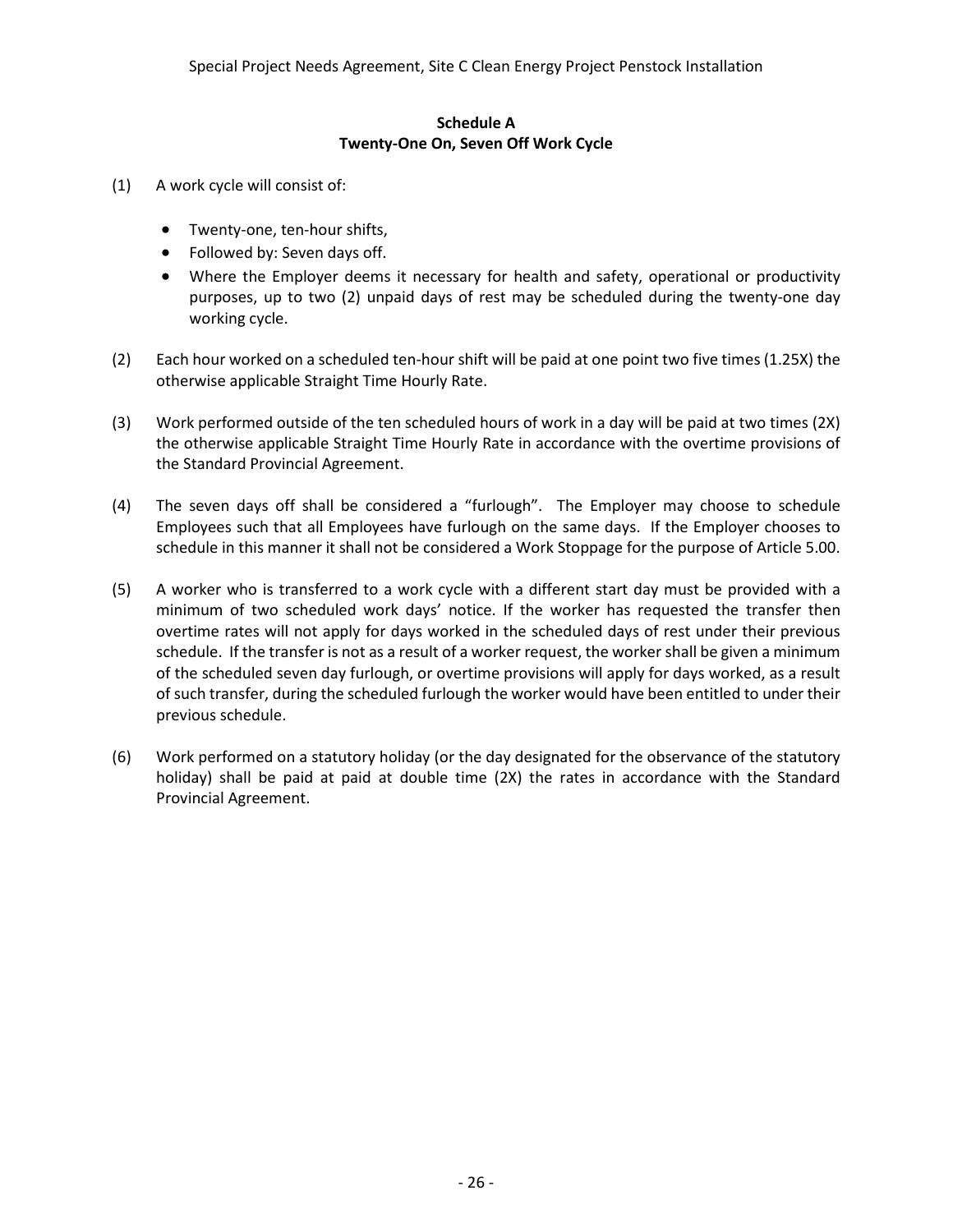## **Schedule B**

## **Code of Excellence**

This Code of Conduct ("the Code") is adopted by Penstock Installation Project to set the standard for safety, productivity and positive industrial relations. This Code creates responsibility and accountabilities for all of our stakeholders and sets the standard for how we all will conduct ourselves.

## **Article No. 1.00 – PRINCIPLES**

- 1.1 The purpose of this Code of Conduct is to provide a basis for a commitment and actions from both Employers and the Union members, to meet their responsibilities under the Agreements to which they are bound and provide the best possible outcome for the Owner, thereby elevating the status and relationships of all concerned parties; Owner, Employer, Union, and Employees. This Code recognizes that maintaining the highest levels of job-site professionalism is the joint responsibility of the Union member/Employee, the Union and the Employer.
	- 1.1.1 Adherence to this Code of Conduct requires commitment to uphold the highest industry standards in the workplace and ensure customer satisfaction. This Code will promote the use of Union Members' world-class skills and safe, efficient work practices and work of the highest quality on the Penstock Installation Project.
- 1.2 This Code is meant to support, but not replace, the use of good judgment regarding personal and professional conduct. The absence of a specific policy or regulation does not relieve any Employer or Employee from the responsibility of exercising the highest standards in any situation.
- 1.3 The Union undertakes to maintain disciplinary and appeal procedures which are fair, just and equitable for all the Union members. A main objective of this Code is to provide a preferred work force and implement guidelines in correcting unacceptable behaviour or unsatisfactory performance by Union members.
- 1.4 Union members are expected to conduct themselves in a manner that promotes the Union's reputation and ensures continued confidence in the Union. A Union member is the image of his/her Union.
- 1.5 All persons, whether management, Employer personnel, union leadership and union members will treat all persons honestly and fairly, with respect and proper regard for their rights, entitlements, duties and obligations, and at all times act responsibly in the performance of their duties.
- 1.6 All persons, whether management, Employer personnel, union leadership and union members shall be aware of their obligations to be a 'good steward' for the Environment, and play their part in making this Penstock Installation Project an Environmental success.
- 1.7 Union journeymen and senior Union members recognize their obligation to their specific Union and the industry to mentor, train, set work and safety standards for apprentices and new Union members to ensure that they are the best in Canada. These young men and women are our legacy. To this end, Employers undertake to support these activities.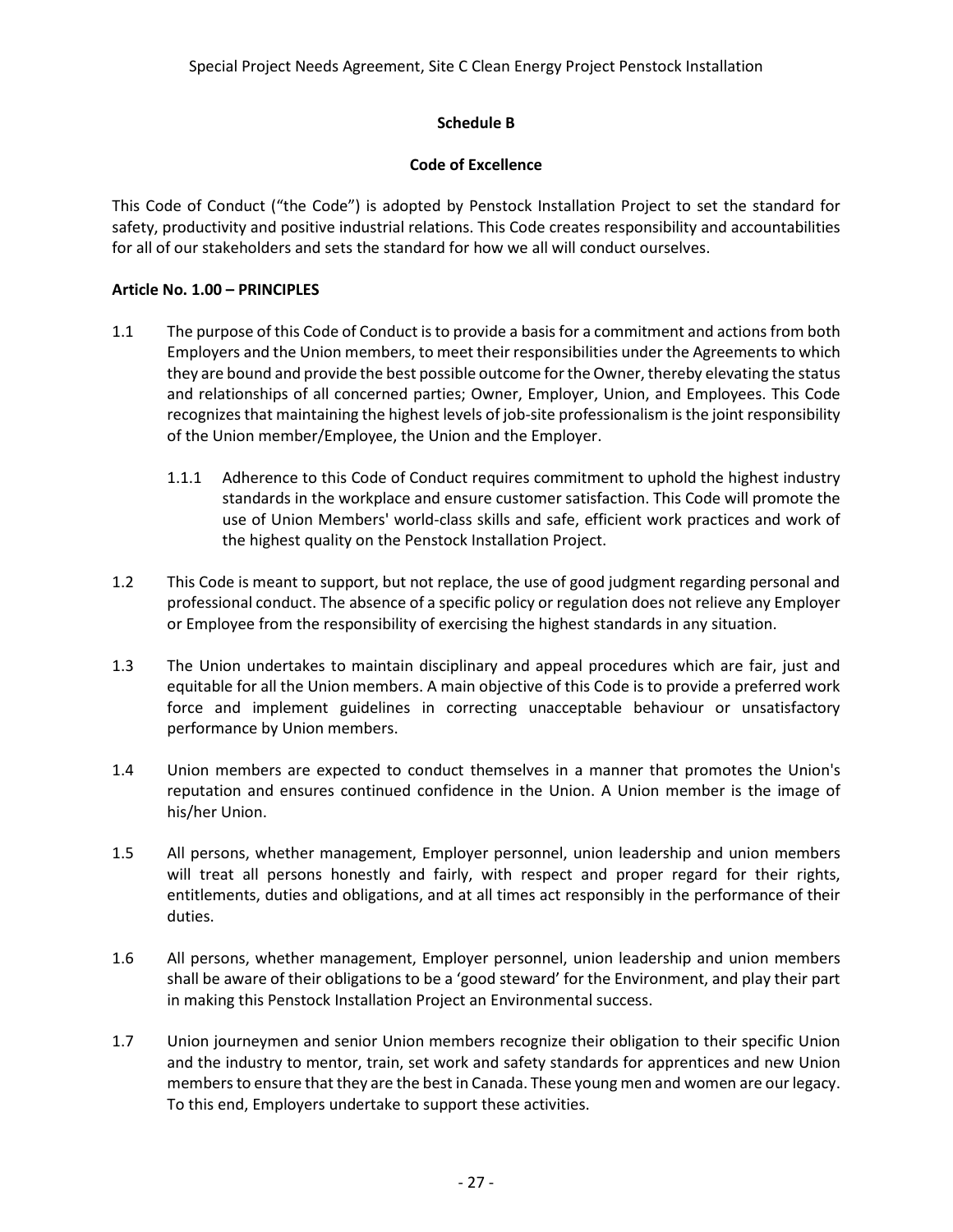## **Article No. 2.00 – SCOPE**

- 2.1 This Code shall be adhered to by all Employers and all Employees working under this Agreement.
- 2.2 This Code shall apply to:
	- Project Site work place
	- Project Site lunch rooms/coffee rooms/change rooms
	- Any other employment location used in respect to the Penstock Installation Project
	- Camps
	- Work Site parking lots
	- Company provided transportation
	- On site Union meetings/scheduled social events
- 2.3 The Parties understand and agree that Golden Rules (also known as Lifesaving Rules or Cardinal Rules) exist for the safety and protection of all site participants; as such the Code of Conduct may not be the only vehicle with which the Parties deal with violations of such safety and job site rules.

## **Article No. 3.00 – WORKER'S RESPONSIBILITIES UNDER THE CODE OF CONDUCT**

All Employees must be aware of the possibility of consequences for undesirable and/or unacceptable behaviours. Employees will respect and observe the Owner's, and Employers' and rules and policies.

- 3.1 All Employees will respect the Owner, the Employer and other Employees by dressing in a manner appropriate for a highly skilled and professional workplace.
	- 3.1.1 Employees will report to the Project Site with clothing and footwear as required and appropriate by safety standards, for weather conditions and their work on the Project Site.
	- 3.1.2 Required Personal Protective Equipment will be worn at all times as required by Project Site Safety Rules.
	- 3.1.3 Offensive words and symbols on clothing and buttons are not acceptable.
- 3.2 Employees will treat Owner Representatives, Employer Representatives, other Employees or groups of workers, and any other persons on the Penstock Installation Project with respect and dignity. Inappropriate behaviour towards others will not be tolerated.
- 3.3 Employees will never knowingly place themselves, coworkers, or property at risk of injury or damage.
- 3.4 Employees will eliminate disruptions on the job, including strikes, slowdowns and any other action intended to limit production, and safely work towards the on-time completion of the Penstock Installation Project.
- 3.5 Employees will meet their responsibilities to the employer and their fellow worker by arriving on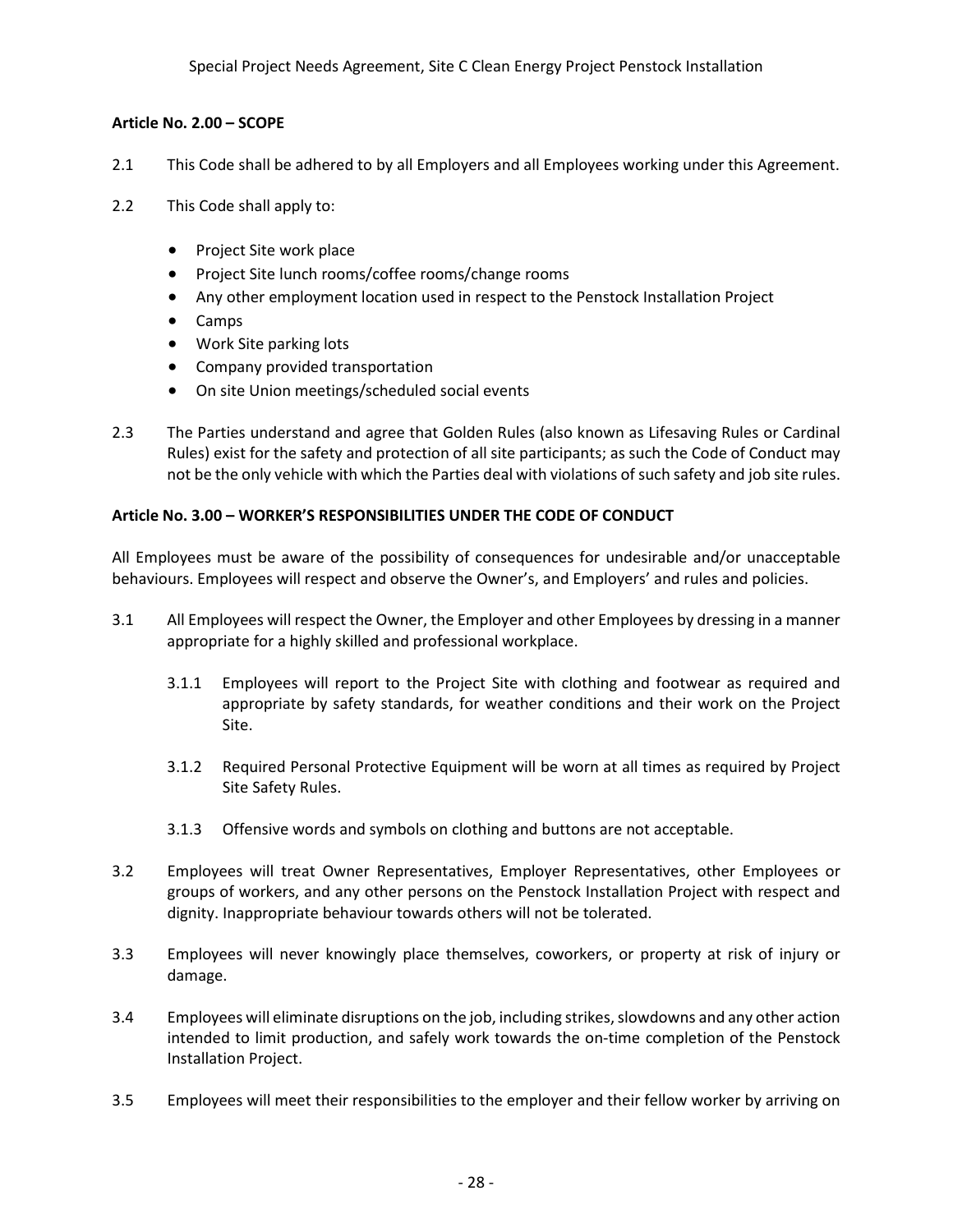## Special Project Needs Agreement, Site C Clean Energy Project Penstock Installation

the job ready to work, every day on time. Absenteeism and tardiness will not be tolerated.

- 3.5.1 Employees will adhere to the agreed designated starting and quitting times, including breaks and lunch.
- 3.5.2 Personal cell phones will not be used during the workday with the exception of lunch and break periods (where allowed by site rules).
- 3.6 Employees will meet their responsibilities as highly skilled craft workers by respecting tools and equipment supplied by the employer.
- 3.7 Employees will use and promote training and certification systems to co-workers and union membership so they may continue on the road to lifelong learning.
- 3.8 Employees will meet their responsibility to be fit for duty, ensuring that compliance with the Drug and Alcohol Work Standard is met and a "Zero Tolerance" standard is maintained.
- 3.9 Employees will be highly productive and keep inactive time to a minimum.

#### **ARTICLE No. 4.00 – CONTRACTOR RESPONSIBILITIES UNDER THE CODE OF CONDUCT**

- 4.1 Employers will provide a SAFE WORKPLACE!
	- 4.1.1 Proper safety training, equipment and methods will be utilized. Unsafe working conditions will be eliminated.
- 4.2 Employers, within their power, will endeavour to enable Worker's by providing an adequate supply of equipment, material and tools.
- 4.3 Employers will ensure that work is properly planned and laid out.
- 4.4 Employers will select quality Supervision and mandate that these Supervisors act in the best interests of the Penstock Installation Project at all times.
- 4.5 Employers will meet their duty to correct substandard work performance or personal behaviour by their Employees. Avoiding this duty by terminating Employees using layoff will not be accepted.
- 4.6 Employers will take responsibility for management failures including those of Superintendents, General Foremen and Foremen.
- 4.7 Employers are responsible to ensure efficient use of their workforces and that over hiring does not occur.
- 4.8 Employers will maintain a positive working relationship with Union officials, and Job Stewards.
- 4.9 Employers will ensure that the Unions are informed and consulted when Employees are failing to meet their obligations under the Code of Conduct.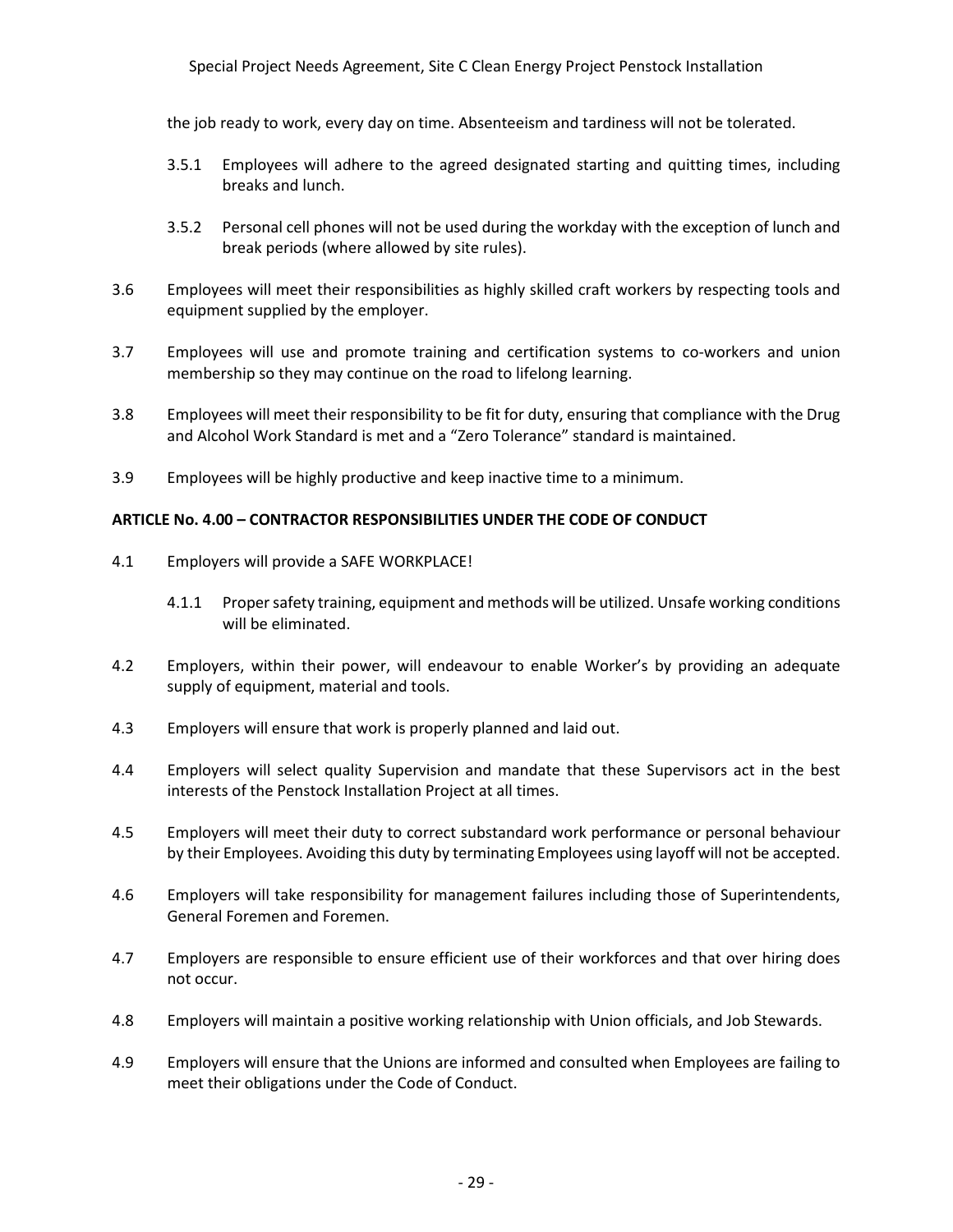- 4.10 Employers will ensure that their Subcontractors adhere to the Code, and to the Special Project Needs Agreement.
- 4.11 Employers will support the obligation to train, mentor, and set work and safety standards for apprentices, new members, and new contractor personnel to ensure they become the best in Canada.

## **Article No. 5.00 – VERIFICATION OF BREACHES OF THE CODE OF CONDUCT**

Breaches of the Code may be reported, in writing, If a complaint is raised it will be supported with documentation supplied to the Union by any two of the following:, Labour Relations Manager, the Contractor, Job Steward, Union Member(s), Foreman and/or General Foreman.

- 5.1 Breaches of the Code may be substantiated where corrective action has been upheld.
- 5.2 When making, or lodging a complaint against a Union member or Contractor, details concerning the actual breach, offence(s) or misconduct must be clearly stipulated.
- 5.3 When a report is found to have substance, every attempt will be made to work with the member to correct and solve problems with mentoring, training or counselling. Workers are encouraged to be honest in their capabilities or ask for training or assistance in elevating their skills or behaviours.
- 5.4 When Employers are determined to be in breach of the Code, the Employer's Contracts Department will be notified by the Representative. The Contracts Department will, in concert with Senior Project Management and the Employer, determine corrective actions.

#### **Article No. 6.00 – RESPONSIBILITIES OF THE UNIONS**

- 6.1 Meetings will be established between the Business Manager, or his/her representative to discuss and resolve issues related to the compliance of the Code of Conduct. If applicable, Employer management will be invited to attend and participate in the process.
- 6.2 A progressive method of correction will be used with members that repeatedly breach the Code of Conduct.
	- 6.2.1 After a repeated and verified breach of the Code, the member will appear in front of the Union Executive Board of his/her Union and explain his/her behaviour.
	- 6.2.2 After any subsequent verified breach of the Code, the Union Business Manager will use all available means to discipline the member and may file charges. The Union Executive Board will hear the charges and the member will be disciplined accordingly if charges are sustained. Discipline may be up to and including (but not limited to) payment of fines, or suspension of dispatch.
	- 6.2.3 After a third or any further verified breach of the Code, the Union Business Manager, the Executive Board will use all available means to discipline the member up to and including (but not limited to) fines, suspension or expulsion.